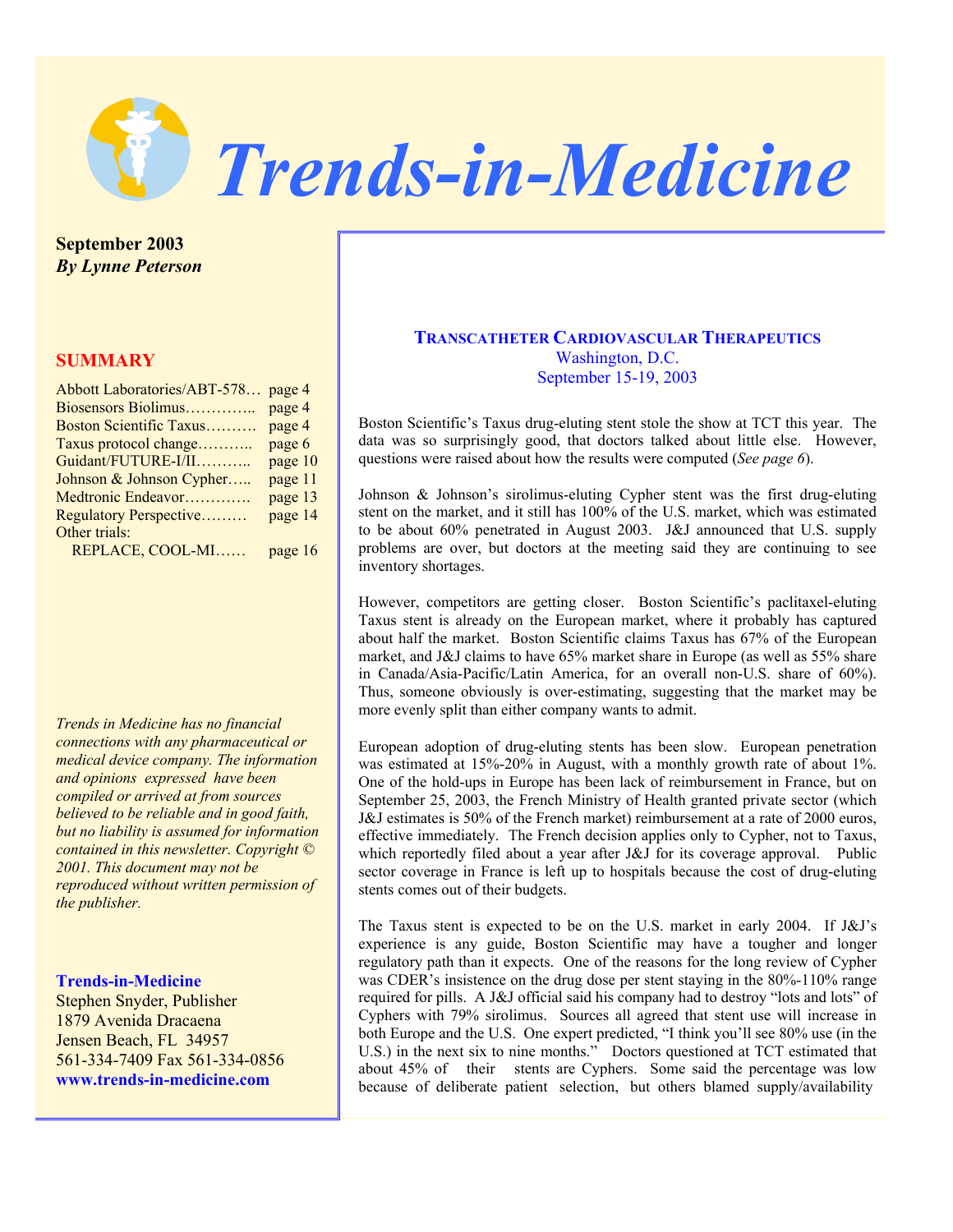problems. A Michigan doctor said, "We're using 50% drugeluting stents now, and that will go up to at least 70% in a year."

Over the next year, three-quarters of sources predicted that stent usage would increase substantially. Many sources said drug-eluting stents would account for 70% or more of their stents by the end of 2004.

Boston Scientific expects to be able to meet any and all demand for Taxus when it is approved. The company does not anticipate any supply problems. An official said, "We have stent capacity in an unconstrained way around the world, and we are gearing up to do the same in the U.S." Boston Scientific also is gearing up for a major sales campaign. It is hiring another 1,200 sales reps, and has been training existing staff for 19 months, so it really should be ready when Taxus is approved.

Medtronic's everolimus-eluting Endeavor stent may get FDA approval in late 2005, and Guidant likely to have its own everolimus-eluting stent on the U.S. in 2006. An FDA official said that the Cypher experience added to the agency's knowledge base, but he noted that it is not making the process quicker for Boston Scientific, particularly on the CDER side. That is, he indicated Boston's submission is not having an easier time of it than Johnson & Johnson's did.

Medtronic may be the come-from-behind horse in this race. Early results with Endeavor look good, and the pivotal U.S. trial is scheduled to get underway soon. Importantly, Endeavor utilizes Medtronic's new chromium cobalt Driver stent, which was recently launched in Europe as a bare stent and is selling well there. Guidant has four everolimus-eluting programs ongoing that could lead to a marketable drug-eluting stent by late 2005, but the oulook is more likely 2006.

Below is a chart with the key findings of the drug-eluting stent trials. Remember that these are very different trials, with different sizes, different angiographic follow-up, different patient populations, etc.

While technical questions were raised about the data in all of these trials – and the TAXUS-IV trial in particular -- doctors generally found the data persuasive that paclitaxel is safe and effective. They also indicated the data was strongly suggestive of the efficacy/safety of the "limus" analogs, everolimus and ABT-578. The question of the future for physicians will be how to choose among the drug-eluting stents. A Taxus investigator said, "Physician will weigh the data and make up their own minds…Most physicians find Taxus somewhat more flexible and easier to deliver than the BX Velocity; there is not much doubt about that." Another interventional cardiologist said, "Price will drive the choice for many doctors and hospitals." Another doctor said he planned to "match stents to individual patients…I believe competition is healthy…and it makes for a better product. I think at this meeting you will find that there are whole new dimensions to improving these products…We will be strong advocates for promoting that competition."

Doctors questioned at TCT predicted the switchover from Cypher to Taxus would be quick and dramatic. If Taxus is priced comparable to Taxus 48% market share within a couple of months. Almost half the sources said they would switch to 100% Taxus stents, but a few said they would stay 100% with Cypher until there is more real-world experience with Taxus. The others generally plan to use Taxus for the majority of cases, but will continue to use some Cyphers as well. The reasons doctors cited for their plans to shift from Cypher to Taxus: better ease of use and deliverability of Taxus, continuing availability issues with Cypher, and animosity toward Johnson & Johnson. A Michigan doctor said, "A lot of us will switch to Taxus because of its ease of use." An Ohio doctor said, "Boston Scientific's strength is balloons and

| <b>Measurement</b>                          | Johnson &<br>Johnson's<br><b>SIRIUS</b> | <b>Boston</b><br>Scientific's<br><b>TAXUS-IV</b> | Medtronic's<br><b>ENDEAVOR-I</b> | Guidant's<br><b>FUTURE II</b> |
|---------------------------------------------|-----------------------------------------|--------------------------------------------------|----------------------------------|-------------------------------|
| <b>Stent</b>                                | Cypher                                  | <b>Taxus</b>                                     | Endeavor                         | Challenger                    |
| Drug-eluting stent patients                 | 533                                     | 662                                              | 100                              | 21                            |
| Late loss (in-stent)                        | $0.17 \text{ mm}$                       | $0.39$ mm                                        | $0.33$ mm                        | $0.12$ mm                     |
| Restenosis in-segment<br>(drug vs. control) | $8.9\%$ vs. $36.3\%$                    | $7.9\%$ vs. $26.6\%$                             | 2.1%                             | $0\%$ vs. 19.4%               |
| Restenosis in-stent<br>(drug vs. control)   | $3.2\%$ vs. $42.3\%$                    | $5.5\%$ vs. 24.4%                                |                                  | $\theta$                      |
| TLR (drug vs. control)                      | $4.1\%$                                 | $3.0\%$ vs. $11.3\%$                             | $1.0\%$                          | 4.8%                          |
| TVR (drug vs. control)                      | $6.4\%$ vs. $19.2\%$                    | $4.7\%$ vs. $12.0\%$                             | N/A                              |                               |
| <b>MACE</b>                                 | $7.1\%$                                 | 8.5%                                             | $2.0\%$                          | $4.8\%$                       |

catheters, and I expect them to bundle those with the Taxus stents. We expect to go to 65% Taxus stents." A Florida doctor said, "I expect we'll use 65% Taxus. It has better deliverability – and there is huge animosity toward J&J."

However, if Boston Scientific makes special deals that effectively make the Taxus price substantially less than Cypher – as doctors expect the company to do – then they predicted Taxus would take 68% market share within a couple of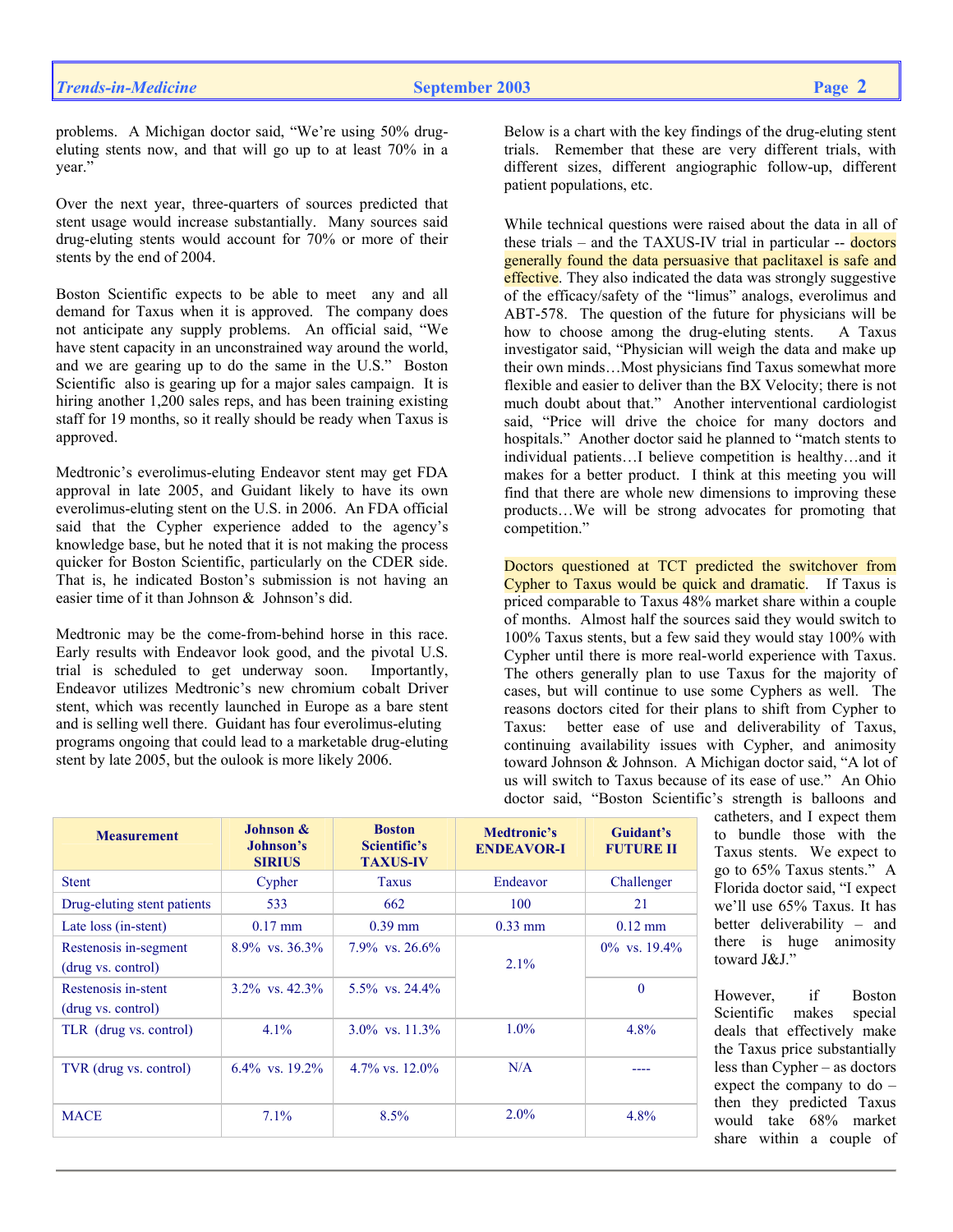months. But J&J isn't likely to let Taxus take market share on price alone. A J&J official indicated J&J plans to fight to hold its customers. A New York doctor said, "We'll probably switch 100% to Taxus, unless we get a better deal form J&J." A Connecticut doctor said, "We'll probably stay 100% with Cypher because we have experience with that, but we will go for whoever gives us (the best) volume discount."

However, doctors pointed out all of their usage plans are likely to be affected by pricing. Given the high cost of drug-eluting stents, price will have a huge impact on purchase decisions. Even if the base prices of Cypher and Taxus are similar, doctors pointed out that contracts, volume discounts, bundling and special deals may make one or the other less expensive for a particular hospital, and thus may determine the choice between Cypher and Taxus.

Sources do not expect Boston Scientific to price Taxus much, if anything, lower than Cypher, but they do expect both companies to be offering "deals" and "bundling" drug-eluting stents with other products. There was even a rumor that J&J would bundle Procrit (epoetin alpha) with stents, but that could not be confirmed.

A survey by **TheHeart.org** after the meeting asked: When it becomes available would you prefer to use the paclitaxeleluting Express<sup>2</sup> stent over the sirolimus-eluting Cypher stent? A majority — 74% — of poll respondents said, "Yes."

According to one analysis, the cost of drug-eluting stents to a hospital doing an average of 1,500 CABGs and 2,000 PCIs annually: a loss of \$22.49 million from 2003 through 2007. The analysis was based on the Cypher price before the recent price rollback.

On average, 1.5 stents per patient are being used, according to a study by Ernst & Young (commissioned by J&J) of 119

| <b>Lesion/patients</b>  | <b>Best Stent</b>      | <b>Rationale</b>                |  |  |  |  |
|-------------------------|------------------------|---------------------------------|--|--|--|--|
| De novo focal lesions   | Bare metal stent       | Can't beat the \$400 price,     |  |  |  |  |
| $>3.5$ mm               |                        | and TLR $\leq$ 5%               |  |  |  |  |
| Straightforward 2.5-3.5 | <b>Taxus or Cypher</b> | Similar outcomes                |  |  |  |  |
| mm vessel               |                        |                                 |  |  |  |  |
| <b>Diabetics</b>        | Taxus                  | Lower restenosis                |  |  |  |  |
| Tortuous approach       | Taxus                  | More deliverable                |  |  |  |  |
| <b>ISR</b>              | ?brachytherapy         | For now, brachytherapy          |  |  |  |  |
|                         |                        | probably will be supplanted by  |  |  |  |  |
|                         |                        | drug-eluting stents             |  |  |  |  |
| <b>SVG</b>              | <b>Taxus or Cypher</b> | Extrapolating for native vessel |  |  |  |  |
|                         |                        | results                         |  |  |  |  |
| <b>Bifurcations</b>     | <b>Taxus or Cypher</b> | Neither is ideal. A dedicated   |  |  |  |  |
|                         |                        | stent is needed                 |  |  |  |  |
| Small vessels and       | Taxus                  | Data                            |  |  |  |  |
| longer lesions          |                        |                                 |  |  |  |  |
| Large, bulky vessels    | Cypher                 | Closed-cell stent may be better |  |  |  |  |
|                         |                        | for scaffolding                 |  |  |  |  |

### **How Experts at a Boston Scientific-Sponsored Session Would Choose**

hospitals. A J&J official said, "This has not changed appreciably…There has been no dramatic change even though everyone expects it may change." A doctor at a high volume lab said the average at his hospital is 1.8-1.9 drug-eluting stents per patient, and slightly higher than that – about 1.95 stents per patient – overall. He said, "Overall, we are still below 2.0. My sense is that the total number will go up slightly."

Doctors questioned at TCT estimated that they are using, on average, 1.4 bare stents per patient and 1.2 Cyphers. Most sources predicted those ratios would remain fairly constant – because they are making a concerted effort to keep them from rising. A New York doctor said, "We are trying to preferentially put drug-eluting stents in small vessels and control the number we use because we lose money when we use more than 1.5 per-patient." A California doctor said, "Personally, I avoid drug-eluting stents because of the cost, so we use about 1.25 drug-eluting stents per patient. We try to keep it under 1.3 because that's all reimbursement covers."

The most commonly used bare stents, by these doctors, are Guidant's Zeta, followed by Boston Scientific's Express stent. A few are using a mix of several stents, and one is using a lot of Medtronic S-stents. Doctors like Guidant's Vision stent, but the price (~\$1,500) has caused them to restrict its use. An Ohio doctor said, "We have Vision available, and it is very good, but it is overpriced. It is kept in a different closet for use only when nothing else works." A New York doctor said, "We plan to start using Vision, but our use will be limited by the cost."

Bare and drug-eluting stents generally are not mixed and matched unless it become necessary due to (1) anatomy, (2) deliverability, (3) availability or (4) cost. A source estimated that about 20% of patients around the U.S. might fall into one of the first three categories. A California doctor said, "I mix and match – but not in the same vessel."

> An expert offered these tips for use of drug-eluting stents:

- ¾ **Pre-dilatation.**
- ¾ **Stent selection and deployment**. He said, "Stent length sizing is critical, and longer is better."
- ¾ **Post-dilatation.** He advised, "Always use a balloon shorter than the stent."
- ¾ **Antithrombotics.** He said, "The choice of regimen is very controversial. We are shifting up to a 600 mg loading dose of Plavix (Sanofi, clopidogrel). Give Plavix at least six hours before (PCI). The current trend is prolonged clopidogrel (up to one year)."
- ¾ **IVUS** is helpful, particularly in the most difficult patients, but it isn't needed in all drug-eluting stent cases.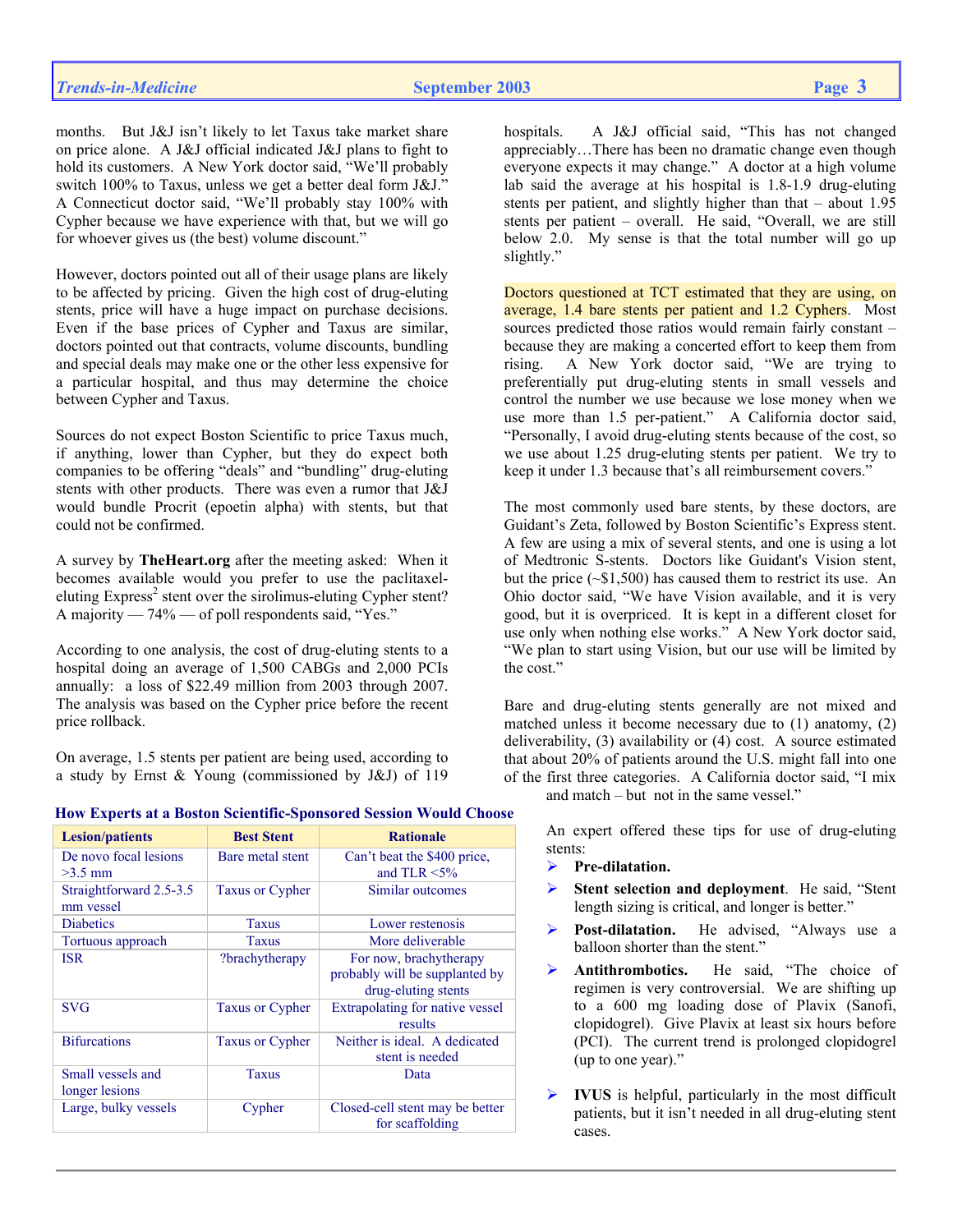A TCT debate laid out the two arguments:

- ¾ **Pro selective use.** A speaker called it prudent to adopt a thoughtful and lesion-specific approach, "Why the enthusiasm? Are we saving lives? There is no difference in death in (any of the Cypher trials)…The difference is in revascularization, but death is worse than revascularization…In our hospital we use Cypher for 43% of cases, but we've see a 200% increase in cath lab costs."
- **Pro universal use.** A speaker said the evidence supports universal use – if not now, soon. He noted, "Drug-eluting stents are safe…and effective…The benefits are durable...The data is here – or on the way – and it is much more impressive than the IIb/IIIa data…The issue isn't data; it's all money. It is entirely an economic issue. Once drug-eluting stents are deemed affordable, they will be used in essentially all situations where bare metal stents are used today – band beyond." However, he admitted that the use of drug-eluting stents is not yet justified in SVG, unprotected left main, ISR, branches of bifurcations, AMI and thrombus-containing lesions.

## *Following is a detailed look at the some of the major drugeluting stent programs.*

### **ABBOTT LABORATORIES' ABT-578**

Abbott chose the 10 µg dose of ABT-578 for its drug-eluting stent program, and an investigator explained that this was chosen based on animal tests. A speaker reviewed the first-inman PREFER trial with the BiodivYsio stent, which has a phosphorylcholine coating:

- The coating does not retard endothelialization; at five days, there is 91% coverage of the stent.
- PREFER was to be a 50-patient study, but the trial was stopped after only 11 subjects for "internal company reasons" – described as laboratory errors. There were no aneurysms, no SAT and no malapposition.

| <b>Measurement</b>          | <b>Results</b> |
|-----------------------------|----------------|
| Non-q wave MI               | One patient    |
| Death                       |                |
| TLR.                        | $_{0}$         |
| % neointimal volume by IVUS | 2.6%           |
| Restenosis                  | o              |
|                             |                |

## **PREFER Results at 90 Days**

### **BIOSENSORS' Biolimus A9**

After selling its everolimus-eluting, bioerodable stent to Guidant, Biosensors continued working on drug-eluting stents with an everolimus analog that used to be called everolimusplus and is now called biolimus. A speaker said, "Biolimus is highly lipophilic. It is a small molecule with a weight similar to sirolimus, but it elutes from resorbable polymers more rapidly than sirolimus  $-85\%$  in eight hours compared to 66% in eight hours with sirolimus -- and it stays resident in tissue for a very, very long time."

The Biolimus program uses the company's S-stent coated asymmetrically with a biodegradable PLA polymer. Reportedly, more than 50% of the coating, by weight, is drug.

In a study of nine pigs, there was no late loss at 28 days. Recruitment for a Phase I human trial, STEALTH-1 has begun. This is a 100-patient, multi-center, single-arm, singledose safety trial in de novo lesions <24 mm, with a diameter of 2.75-4.0 mm, comparing the A9 to historical control. The primary endpoint is late loss vs. the bare meal S-stent. Data is expected at EuroPCR in May 2004. A Biosensors official said the company plans to see if the FDA will accept this trial as the pilot so that the company next could move to an IDE for a pivotal U.S. trial. He added, "Cypher isn't the last word on the 'limus' class."

### **BOSTON SCIENTIFIC**

Boston Scientific executives were ecstatic with the results of TAXUS-IV. CFO Larry Best said, "We hit every element of our wish list…The results are even beyond our expectations." Boston Scientific Vice President for Cardiovascular Affairs (and TAXUS chief) Dr. Mary Russell said, "TAXUS-IV rocks and rolls…We leveled the playing field and paved the way…for a totally new arena in the treatment of restenosis." Dr. Jeff Popma of Brigham & Women's Hospital, which was the core lab, said, "TAXUS-IV is a home run." Another expert said, "We thought TAXUS-IV would be slightly worse than Cypher, and it actually appears slightly better."

The pivotal TAXUS-IV trial reported:

- Binary restenosis of 7.9% in-segment and 5.5% in-stent, compared to a restenosis rate of 3.2% in-stent and 8.9% in-segment in SIRIUS.
- The primary endpoint, TVR, was met -- 4.7% vs. 12.0% for control.
- TVF of 7.6% vs. 14.4% in control.
- An apparently stronger benefit in diabetics than Cypher.
- No edge effect, as occurred with Cypher in the SIRIUS trial.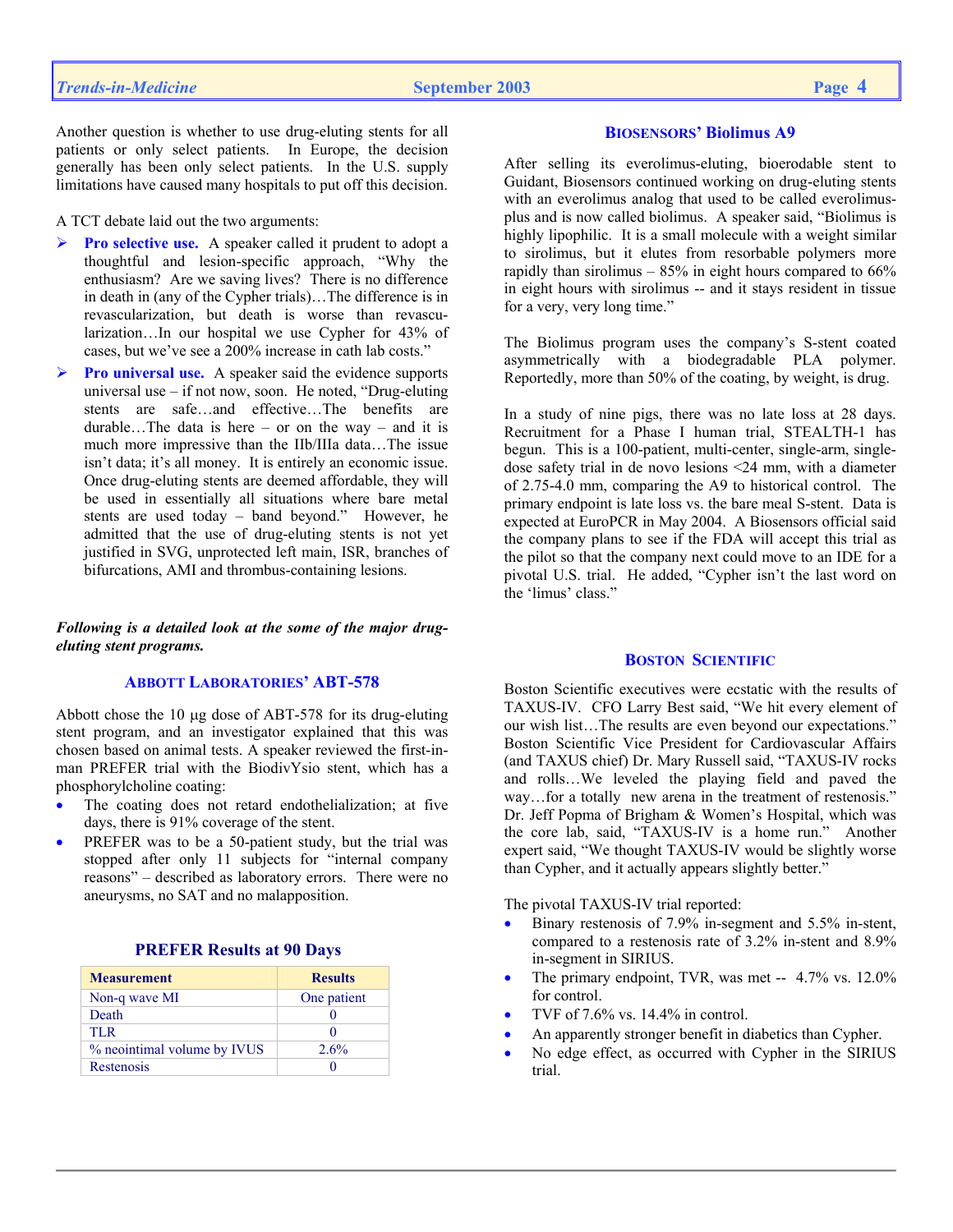TAXUS-IV was a well-blinded, prospective randomized trial of the slow-rate release, polymerbased, paclitaxel-eluting Taxus stent (Express<sup>2</sup> coated with 1  $\mu$ g/mm<sup>2</sup> paclitaxel) in 1,314 patients at 73 U.S. sites. Co-principal investigator Dr. Greg Stone of Lenox Hill Hospital concluded Taxus:

- (1) Is safe, with no increased risks of stent thrombosis.
- (2) Markedly reduces clinical restenosis, resulting in reduced rates of bypass graft surgery and repeat percutaneous intervention.
- (3) Is effective in a wide range of complex patients and lesions, including small vessels, long lesions, and patients with diabetes.

Safety also was good. Dr. Stone said, "There were no aneurysms, and malapposition was even less than in control…This is a major step forward in the field in that the results are certainly as good as Cypher,

and, with a more deliverable stent, it will be a highly desirable stent in the marketplace. It is an alternative, and that is always good for patient care."

| <b>Measurement</b>       | <b>Control</b>          | <b>TAXUS</b> | p-value      |
|--------------------------|-------------------------|--------------|--------------|
| Number of patients       | 652                     | 662          |              |
| # of stents implanted    | 1.09                    | 1.08         | ---          |
|                          | <b>TLR and TVR</b>      |              |              |
| <b>TLR</b>               | 11.3%                   | 3.0%         | p<0.001      |
|                          |                         | (73%         |              |
|                          |                         | reduction)   |              |
| <b>TLR-PCI</b>           | 8.7%                    | 2.4%         | p<.0001      |
| <b>TLR-CABG</b>          | 3.1%                    | 0.6%         | p<.0008      |
| <b>Primary Endpoint:</b> | 12.0%                   | 4.7%         | p<.0001      |
| <b>TVR</b>               |                         |              |              |
| TVR (non-TLR)            | 1.1%                    | 1.7%         | $p = 0.48$   |
| <b>TVR-CABG</b>          | 3.4%                    | 1.1%         | $p = 0.005$  |
| <b>TVR-PCI</b>           | $9.0\%$                 | 3.6%         | $p=.0001$    |
| <b>TVF</b>               | 14.4%                   | 7.6%         | $p = 0001$   |
|                          | <b>9-Month MACE</b>     |              |              |
| Cardiac death            | 1.1%                    | 1.4%         | <b>Nss</b>   |
| MI                       | 3.7%                    | 3.5%         | <b>Nss</b>   |
| <b>MACE</b>              | 15.0%                   | 8.5%         | $p = 0.0002$ |
| Thrombosis (SAT)         | 0.8%                    | 0.6%         | <b>Nss</b>   |
|                          | <b>TLR by Subgroups</b> |              |              |
| Diabetics (oral meds)    | 17.4%                   | 4.8%         | $p = 0.004$  |
| Diabetics (insulin)      | 13.05                   | 5.9%         | <b>Nss</b>   |
| Lesions $\leq 10$ mm     | 9.3%                    | 3.3%         | $p = 01$     |
| Lesions 10-20 mm         | 10.5%                   | 2.8%         | $p = 0.001$  |
| Lesions >20 mm           | 18.6%                   | 3.3%         | $p=.0009$    |
| Restenosis: in-stent     | 24.4%                   | 5.5%         | p<.0001      |
| Restenosis: in-segment   | 26.6%                   | 7.9%         | p<.0001      |
| Short stents             | 9.2%                    | 3.5%         | p < 0.05     |
| 32 mm stents             | 17.9%                   | 2.6%         | p<0.05       |
| Single stent             | 10.9%                   | 3.0%         | p<0.05       |
| Multiple stents (84      | 20.5%                   | $\mathbf{0}$ | $p = 0.001$  |
| patients)                |                         |              |              |

### **9-Month TAXUS-IV Clinical Results**

| <b>Measurement</b>     | <b>Control</b>                 | <b>TAXUS</b> | p-value     |  |  |
|------------------------|--------------------------------|--------------|-------------|--|--|
| Angiographic Follow-up | 267                            | 292          |             |  |  |
|                        | <b>Restenosis</b>              |              |             |  |  |
| Restenosis: in-stent   | 24.4%                          | $5.5\%$      | p<.0001     |  |  |
| Restenosis: in-segment | 26.6%                          | 7.9%         | p<.0001     |  |  |
|                        | <b>Restenosis by Subgroups</b> |              |             |  |  |
| No diabetes            | 24.4%                          | 8.5%         | p<.001      |  |  |
| Diabetics (oral meds)  | 29.7%                          | 5.8%         | $p = 0.003$ |  |  |
| Diabetics (insulin)    | 42.9%                          | 7.7%         | $p = 0.007$ |  |  |
| Lesions $\leq 10$ mm   | 18.9%                          | 5.6%         | $p = 01$    |  |  |
| Lesions $10-20$ mm     | 25.8%                          | 7.2%         | p<0.001     |  |  |
| Lesions $>20$ mm       | 41.5%                          | 14.9%        | $p = 0.004$ |  |  |
| <b>Late Loss</b>       |                                |              |             |  |  |
| In-segment             | $0.61$ mm                      | $0.23$ mm    | p<.0001     |  |  |
| Proximal edge          | $0.27$ mm                      | $0.15$ mm    | p<.0001     |  |  |
| In-stent               | $0.92$ mm                      | $0.39$ mm    | p<.0001     |  |  |
| Distal edge            | $0.17$ mm                      | $0.05$ mm    | p<.0007     |  |  |
|                        |                                |              |             |  |  |

### **9-Month TAXUS-IV Angiographic Results**

Johnson & Johnson has sued Boston Scientific for patent infringement, and is seeking an injunction to prevent Taxus from coming to market. A ruling from federal judge Sue Robinson in Wilmington, DE, could come any day.

J&J has about two years left on the so-called '762 patent, which is already licensed to the other major stent manufacturers -- Guidant, Medtronic, Abbott Laboratories and Cook. But J&J doesn't want to license it to Boston Scientific unless it can't get an injunction  $-$  and then the royalty fee could be punitively high.

But injunctions before trial are extraordinary remedies. Most experts thought an injunction was a long-shot even before the TAXUS-IV data was released, but in August 2003 an appellate court ruling gave support to the J&J position. To gain an injunction, J&J reportedly must show that:

- **1.** Taxus will do irreparable harm to J&J.
- **2.** A pretrial injunction wouldn't weigh unduly on Boston.
- **3.** The public's interest would be served.
- **4.** J&J would ultimately win its patent claim at trial. And this is the most important.

Taxus performance in diabetics may make an injunction impossible because keeping Taxus off the market might be construed as against the public interest. Yet, the number of diabetic patients in both TAXUS-IV and SIRIUS were small. A Boston Scientific official said, "It is erroneous to draw conclusions...The sample size is too small to draw significant conclusions…There is a nice feasibility trend, but we need more data…but the trends look quite compelling, so I would have to speculate that there may be differences in the insulindependent signaling pathways where paclitaxel has the ability to block those, where the more selective pathways interrupted by rapamycin would not be interrupted. More basic science looking at the pathways is needed to decipher if there is much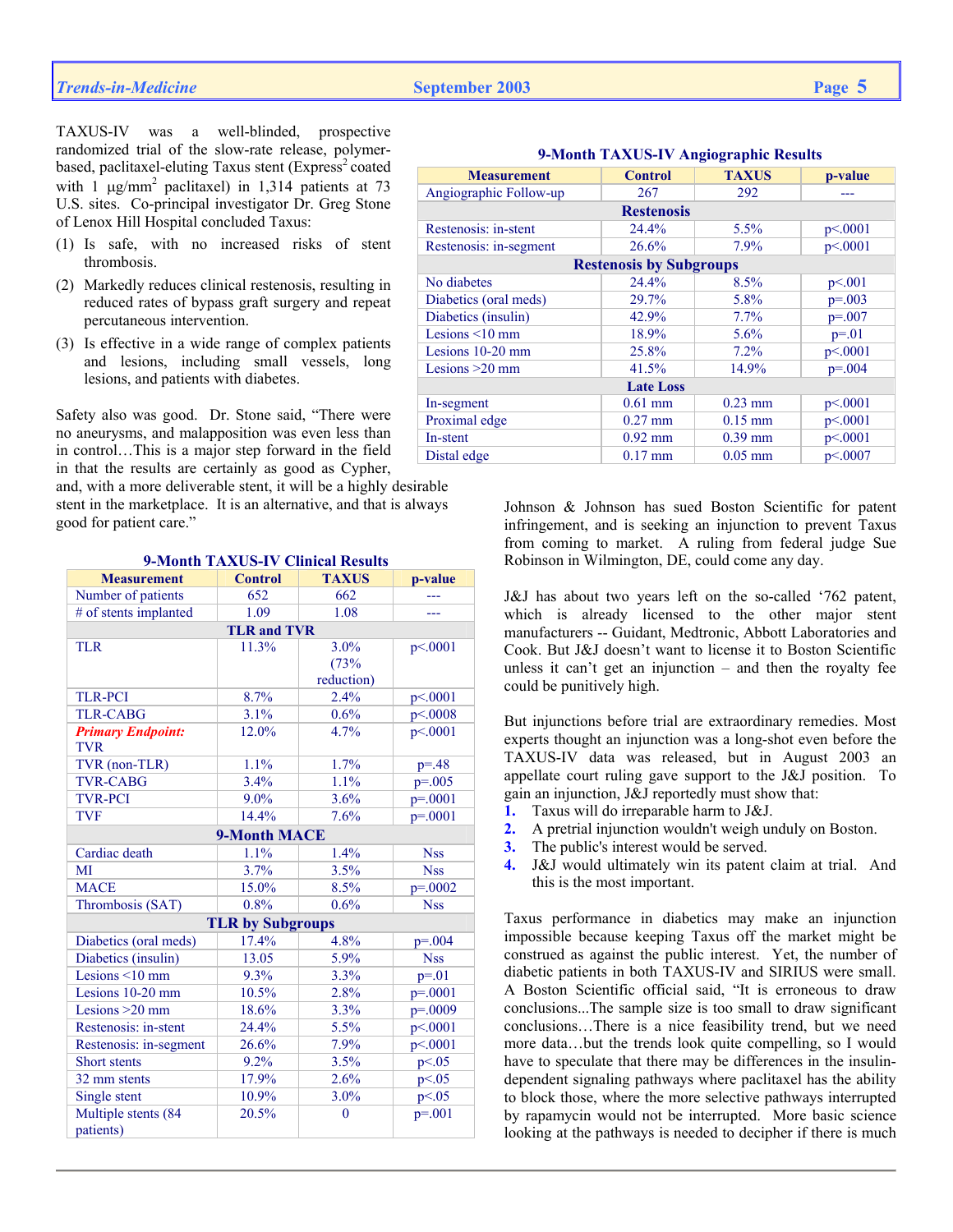underlying this." Another Boston Scientific official said, "If there is a sustainable benefit for a device that treats diabetics differently, I think it will have a significant advantage and, like the positive edge effect, I can't say if it is a property of diffusion...but it will carry considerable weight. The one drug that is fundamentally different in its mechanism of action appears to be potentially separating itself in that regard."

| <b>TAXUS-IV IVUS Results at 9-Months</b> |  |  |  |
|------------------------------------------|--|--|--|
|------------------------------------------|--|--|--|

| <b>Measurement</b>    | <b>Control</b><br>$n=87$     | <b>Taxus</b><br>$n=91$ |
|-----------------------|------------------------------|------------------------|
| Vessel area           | 286                          | 288                    |
| Stent area            | 147                          | 150                    |
| Lumen area            | 106                          | 131                    |
| Neointimal volume     | 41                           | 18                     |
| % in-stent net volume | 29.4%                        | 12.2%                  |
| obstruction           |                              | (p<.001)               |
|                       | <b>Aneurysms</b>             |                        |
| Post-procedure        | 0.6%                         | 1.3%                   |
| 9-month follow-up     | $0.7\%$                      | $0.7\%$                |
| Resolved              | 0.4%                         | $1.0\%$                |
| Persistent            | 0.4%                         | $0.7\%$                |
| Late acquired         | 0.4%                         | 0                      |
|                       | <b>Incomplete Apposition</b> |                        |
| Post-procedure        | 6.4%                         | 11.6%                  |
| 9-month follow-up     | $3.0\%$                      | $4.0\%$                |
| Resolved              | 5.4%                         | 6.4%                   |
| Persistent            | 1.1%                         | $3.2\%$                |
| Late acquired         | 2.2%                         | 1.1%                   |

\* **IVUS was conducted on 178 of 268 patients from pre-selected sites, where all patients were mandated to undergo IVUS.**

## **Lack of Confounders in TAXUS-IV**

| <b>Measurement</b>    | <b>Control</b> | <b>Taxus</b> |
|-----------------------|----------------|--------------|
| Non-study bare metal  |                |              |
| No study stent placed |                | 2 patients   |
| Gap stenosis          |                |              |
| Non-restenotic TLR    | 3 patients     | 1 patient    |
| Edge stenosis         | 2 patients     | 3 patients   |
| Total                 | 5 patients     | 6 patients   |

## TAXUS-IV originally was planned to include 1,174 patients, but another 152 were added to include more 32-mm stents, so the trial had 1,326 patients, and 12 of these never were randomized, giving a trial total of 1,314 patients. Dr. Stone offered this explanation, "1,172 patients would give 85% power to show a 40% relative reduction in TVR…but we guaranteed 216 patients stratified to small vessels and 216 with 32-mm stents…It turned out the 32-mm stents didn't become available until the latter part of the trial, so we expanded the trial to 1,326 patients per protocol to be sure we got the 216 32-mm stents." There were 536 pre-specified patients for whom angiography was intended, and there was follow-up on 432 (82.5%) of these. Another 196 patients with 32-mm stents were added to the prospective analysis, and 117 (59.7%) of these had angiography. This should lessen some concerns with the change in protocol."

Among the questions raised by this protocol change are:

¾ **Lack of FDA approval for the protocol change.**  Reportedly, the FDA was not consulted about the protocol change. An FDA official called this "problematic" and said this means the company will have to submit a per-protocol analysis as well, and the agency's focus would be on the perprotocol analysis. It is unclear what the results were in the per-protocol analysis since that was not presented.

¾ **Timing**. A Boston Scientific official said the decision to add the extra 32-mm patients to the angiography group had nothing to do with early results from SIRIUS, "We finished enrollment on June 1, and then finished 32-mm enrollment on July  $3<sup>rd</sup>$ , and the Cypher results had nothing to do with how the investigators performed, in my opinion. We were all over the investigators on our criteria…I don't think there was much of a learning curve from SIRIUS." However, some SIRIUS data -- a preliminary analysis of the 8-month angiographic and IVUS results of SIRIUS plus 9-month clinical results from the first 400 of the 1,101 SIRIUS patients – was presented in May 2003 at EuroPCR.

¾ **Impact of adding longer stents.** An investigator said, "We did an analysis that will be shown looking at stent-tolesion length ratio to see if that made a difference, and we couldn't show a strong relationship there."

### **Protocol change**

The original protocol for TAXUS-IV called for nine-month angiographic follow-up on the first 500 patients. However, **the protocol was changed during the trial** to include QCA on another 232 patients who got the longest (32 mm) stent, for a total of 732 patients. Researchers reported on ninemonth QCA follow-up of 569 patients.

### **Analysis of TAXUS-IV Protocol Change**

| <b>Measurement</b>             | <b>Original Protocol</b>                  | <b>Patients Added</b><br>(32 mm stents) | <b>Total</b>                            |
|--------------------------------|-------------------------------------------|-----------------------------------------|-----------------------------------------|
| Number of patients<br>in trial | 1,172                                     | 154                                     | $1,326-12$ non-<br>registered = $1,314$ |
| QCA pool                       | First 500 patients                        | 232                                     | 732                                     |
| <b>Adjusted QCA</b><br>pool    | 536                                       | 196                                     | 732                                     |
| <b>Actual QCA</b>              | 442                                       | 117                                     | 559                                     |
| follow-up                      | $(82.5\% \text{ of } 536 \text{ pool})$ ; | $(59.7\% \text{ of } 196 \text{ pool})$ | $(42.5\% \text{ of } 1,314,$            |
|                                | 37.6% of protocol)                        |                                         | 76.4% of 732 pool)                      |
| <b>TVR</b>                     | Not Computed                              |                                         | $4.7\%$                                 |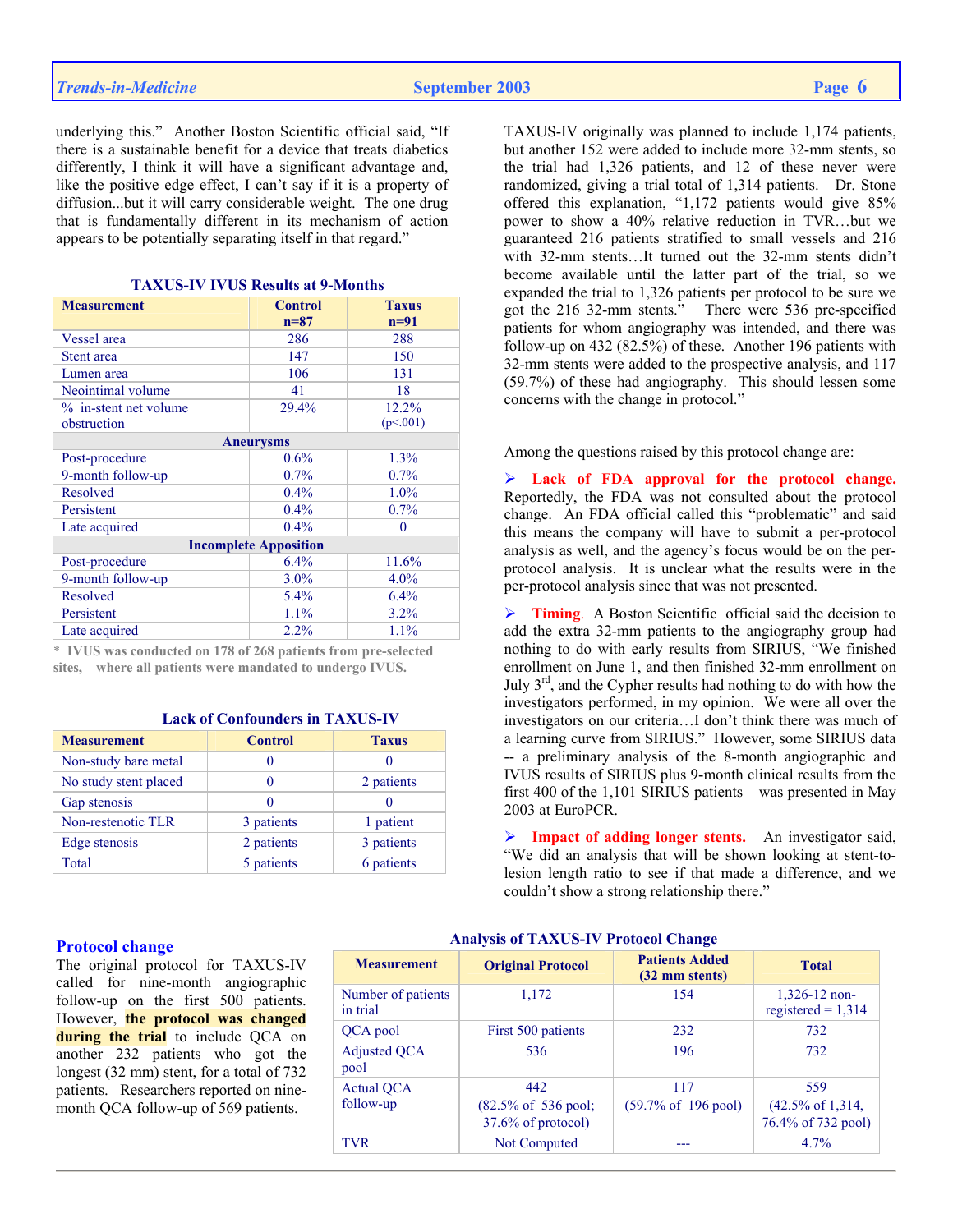¾ **Percent of patients undergoing angiography.** Far fewer patients underwent angiographic follow-up in TAXUS-IV than in SIRIUS. Experts speculated that this lowered the restenosis rate because angiography itself is known to increase the restenosis rate by (a) finding things that clinical follow-up do not and (b) causing some injury itself. An expert said, "How the FDA will interpret this is uncertain. The agency will be very concerned that there was only ~40% angiographic follow-up when SIRIUS had close to 70% angiographic follow-up." Another expert said, "The strongest predictor of events is the percentage of patients who get angiographic follow-up because they have a much higher frequency of intervention on the lesion. So, the low TVR (in TAXUS-IV) was driven by the very low angiographic follow-up, which was by design."

Boston Scientific rebutted this argument with a subset analysis comparing TVR and TLR in patients who underwent angiography to all Taxus patients.

### **Other Taxus issues**

A number of other questions have been raised about the TAXUS-IV results, including:

¾ **Late Loss.** In-stent late loss was significantly higher in TAXUS-IV than SIRIUS – 0.39 mm vs. 0.17 mm, and there was a large standard deviation (0.5). Boston Scientific officials defended the late loss, suggesting that the company's internal studies indicate that the probability of restenosis or TLR is minimal with a late loss of  $\leq 0.6$  mm. One Boston Scientific official explained, "Late loss is a weak predictor of TLR…I don't know what late loss means…I'm very interested in learning what it means…We are doing a lot of late loss analysis unknown to the rest of the community to see what it looks like in different quartiles, and what is the optimal amount of late loss…We are happy with the late loss we've had. There is no clinical indication of a disadvantage of late loss of 0.3 to 0.4, and we are actively studying this in TAXUS-II with two-year follow-up."

| <b>Measurement</b>   | <b>All Taxus</b><br>patients in<br><b>TAXUS-IV</b> | All angiography<br>patients in<br><b>TAXUS-IV</b> |
|----------------------|----------------------------------------------------|---------------------------------------------------|
| <b>TLR</b>           | $3.0\%$                                            | $3.8\%$                                           |
| <b>TVR</b>           | 4.7%                                               | $6.2\%$                                           |
| <b>TVF</b>           | 7.6%                                               | 7.5%                                              |
| Late loss in-segment | $.23 \text{ mm}$                                   | $.61$ mm                                          |
| Late loss in-stent   | $.39$ mm                                           | $.92 \text{ mm}$                                  |

Dr. Bram Zuckerman, head of Cardiovascular Devices at the FDA's CDRH, indicated he is thinking about the late loss argument proposed by Boston Scientific, but he does not yet appear convinced. However, the theory has helped put off, at least for now, acceptance of late loss as a surrogate endpoint.

Experts seemed to accept this theory. Their comments included:

- "Maybe paclitaxel is not as antiproliferative as sirolimus...It doesn't inhibit the neointimal hyperplasia as much…The .39 mm late loss in-stent may mean the tissue inhibition is not quite as strong…but it is the totality of the delivery system and the drug that determine the late restenosis rate."
- "I came to this meeting thinking lower is better, and then when I saw the TAXUS-IV data and dissected it, some of those concepts weren't changed but were refined. (Boston Scientific) put together a nice regression model that found the average late loss for a bare stent is about 1.0 mm and that gave a (restenosis) risk of 25%…There is a very steep curve…so if there is 0.4 mm or 0.5 mm late loss, your risk of restenosis is very low…(A colleague) still thinks late loss is the most important variable…so there will be a healthy debate on whether absolute late loss or clinical outcomes are the most important…I thought you would have to get to 0.2 mm or 0.1 mm late loss, but the data suggest 0.6 mm late loss is an indicator. Below that, there is not much restenosis…so, the range of 0.3-0.4 mm is quite acceptable...so the fundamental premise that the lower the late lumen loss, the better, is not quite so clear…If you want to measure which drug is biologically the best the in-stent late lumen loss is the best…Sirolimus is a better antiproliferative drug than paclitaxel, but you can't get the drug there without the stent and delivery system…so we need to see if in-stent late lumen loss is the pertinent clinical variable."
- "We are not treating late loss but clinical symptoms…0.1 mm or 0.3 mm doesn't mean anything...If it is 0.4 mm, and the patient is asymptomatic, we don't see the patient. Because of the trials, these numbers are important….but I would not over-interpret these results…We know from TAXUS-IV that late loss is not predictable of future restenosis…Does paclitaxel work? I guess it does."

¾ **Overlapping stents.** The Canadian label is for single stenting, and most experts believe that will be the case in the U.S. as well. At the FDA's direction, overlapping stents were kept to a minimum in TAXUS-IV. Only 4% of stents were overlapping, so few conclusions can be made about the viability of overlapping Taxus stents. An expert said, "When I pick a stent, I try to pick one so I don't need to overlap...My intention is never to overlap stents…Obviously, we worry about toxicity for a double dose...but no aneurysms have been seen in TAXUS-VI (an international trial of the moderaterelease paclitaxel formulation in the treatment of lesions ≥18 mm in 448 patients, with multiple stents permitted)."

¾ **Polymer "bonding" and "webbing."** A J&J expert said that a scanning electron microscope comparison of the polymers used on 10 Cyphers and on eight Taxus stents indicate the Taxus polymer is a combination of polymers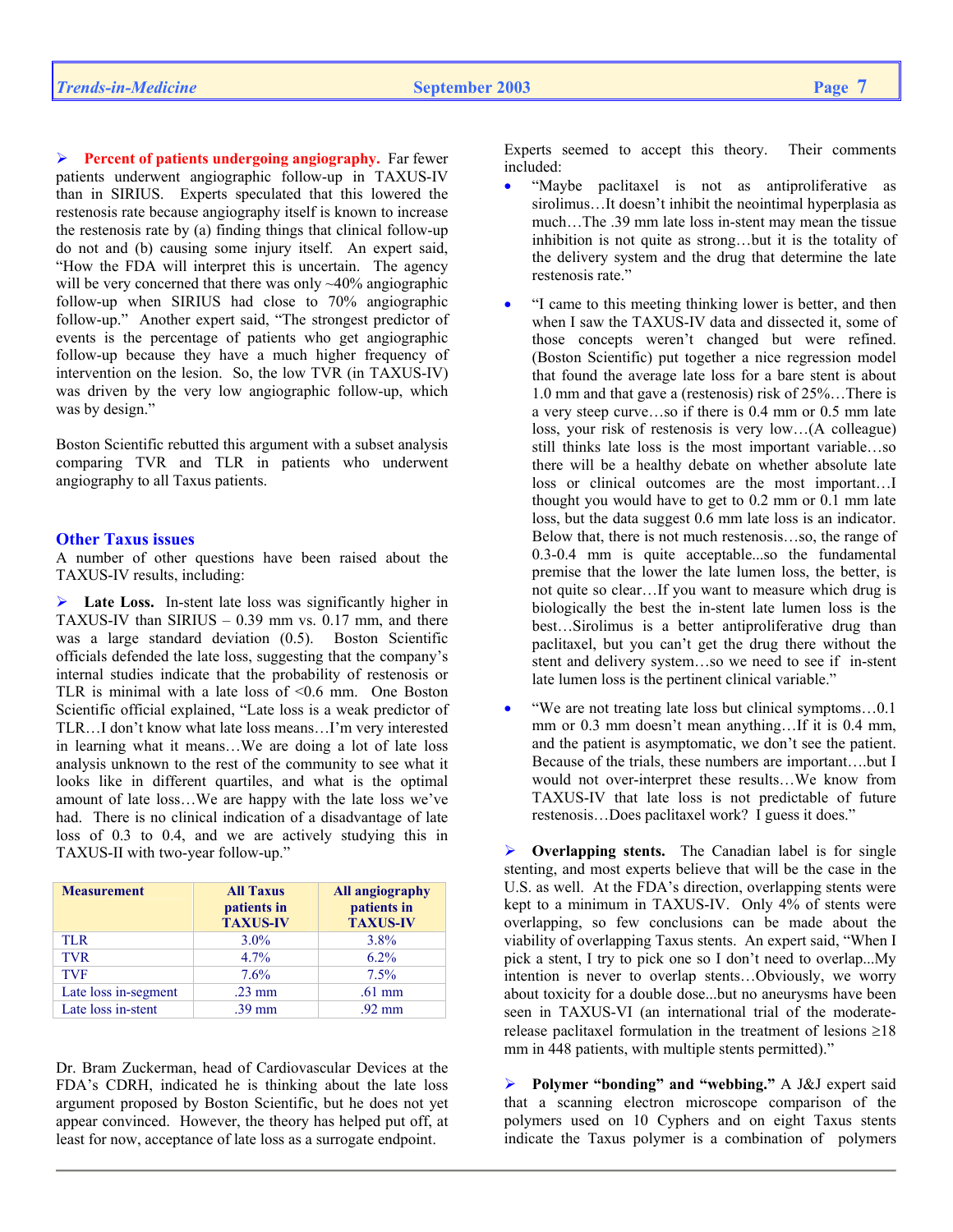similar to that found in a Goodyear tire, "It is more like rubber, with significantly higher tackiness, and stickiness. It's been used in orthopedic implants...Bonding happens when a polymer sticks to itself, forming a bridge when the tent expands. Webbing is the polymer pulling away from the expanding stent due to the polymer sticking to itself. Both webbing and bonding were zero with Cypher but are common in Taxus. Though there have been no clinical sequelae, I can't speak to the meaning of whether the durability of the results are comparable…It is an unusual polymer formulation to maintain most of the dose on the polymer for an indefinite period of time…Unless we see a clinical impact that is negative, I'm not sure what this means."

## *Will the moderate-release (MR) dose be superior to the slowrelease (SR) dose used in TAXUS-IV?*

A Boston Scientific official said, "That is the million dollar question...I can hardly wait to see the TAXUS-VI data."

## *Were the TAXUS-IV results due to the slower release of paclitaxel than sirolimus?*

An investigator said, "There is an early phase burst with paclitaxel in the first six to 12 hours, then a slow release. The drug overall releases significantly slower than sirolimus, so that at 30 days much of it is sequestered away in the polymer. Both (drugs) are effective."

*Are there any safety concerns to ~90% of the paclitaxel remaining on the stent permanently – or at least indefinitely?*  Asked how Boston Scientific can be sure the remaining paclitaxel won't elute in the future, an official said that is proprietary information, and he wouldn't reveal it, but he indicated the FDA does have that information. Another Boston Scientific official said, "The FDA was concerned...They said, 'Get the drug out.' And we tried…We started with individual extreme conditions – non-physiologic things like lowering pH, increasing the temperature, adding various detergents, and the thing that allowed the largest amount of drug to come off was to put it in 100% organic solvents...but until we got to 100%, the drug did not come off, without regard to how long we left it in, stirred it, etc…Of course, when we did that, the physical properties of the polymer were destroyed, and it became tacky…After going through that for four to six months, we decided that was nonphysiologic…and it was highly unlikely that the drug would come off after the burst phase." A Taxus investigator said, "I'm a little biased…I have a PhD in biochemistry…If you feel there is no elution from the stent, and it is biologically inert, then there shouldn't be any legitimate concerns...assuming nothing is eluting from the stent, that the polymer coating has been rendered biologically inert."

Doctors questioned about this issue generally were not concerned about residual paclitaxel. One said, "It's just not an issue."

## *What questions did the FDA pose for the Advisory Committee review?*

Boston Scientific officials declined to outline these, but one official commented, "Our team is on top of the questions, and it doesn't appear they are overwhelmed by the questions." Another official said, "The questions are very manageable.

The FDA asked for our answers in a week. They want to send the briefing package to the panel members eight weeks in advance." A third official said that over the years the agency has wanted to know:

- What happens to drug retained in the stent?
- What is the kinetic release profile?
- Is there a routine, useful, and reproducible assay in the manufacturing environment?
- Would you tabulate the data in a different way across various studies and formats and at the edges of the stent?

An expert at a Boston-sponsored session said that if he were on the advisory panel he would want more information on overlapping stents, "I think the labeling may say that Taxus is only for single stent use…What happened with Cypher was that when things were asked for, that had not been studied, additional data had to be presented…I would want to make sure the labeling said the appropriate subsets were studied in a trial…I'd also want to know the worst case with four overlapping drug-eluting stents and systemic levels."

### **Comparison of Taxus and Cypher**

How do Taxus and Cypher compare? A Boston Scientific official said, "They both had superior clinical outcomes, both showed superior angiographic restenosis rates, and both had acceptable safety profiles. But TAXUS-IV showed excellent stent performance, consistent benefits, and advantages at the edges." Dr. Russell said, "The TAXUS-IV results are a mirror image of TAXUS-II, both on angiography and IVUS, so I think that there is an edge benefit. It is small but the significance is real. Reasons? Anything is pure speculation. I don't know the reason. It does look like, given how reproducible it is, there may be some, call it diffusion, of the drug, or maybe localization of the drug, or how the vessel responds in general and paclitaxel's ability to reduce recoil and fibrotic responses throughout the entire vessel. It is restricted on IVUS to the first 1 mm, and in TAXUS-II it was the first 3 mm of 5 mm on the distal side and 1 mm on the proximal side, so it is a fairly contained edge benefit." Another official said, "I believe stent performance and system play a major role in getting very good edge data – and there are no negative factors from the drug or polymer that make performance go worse. So you can expect some positive effect from the drug (paclitaxel)."

An independent head-to-head study done at a hospital in India compared Taxus and Cypher in 100 patients, all of whom had angiography. A researcher concluded: Late loss and restenosis were comparable with Taxus and Cypher. The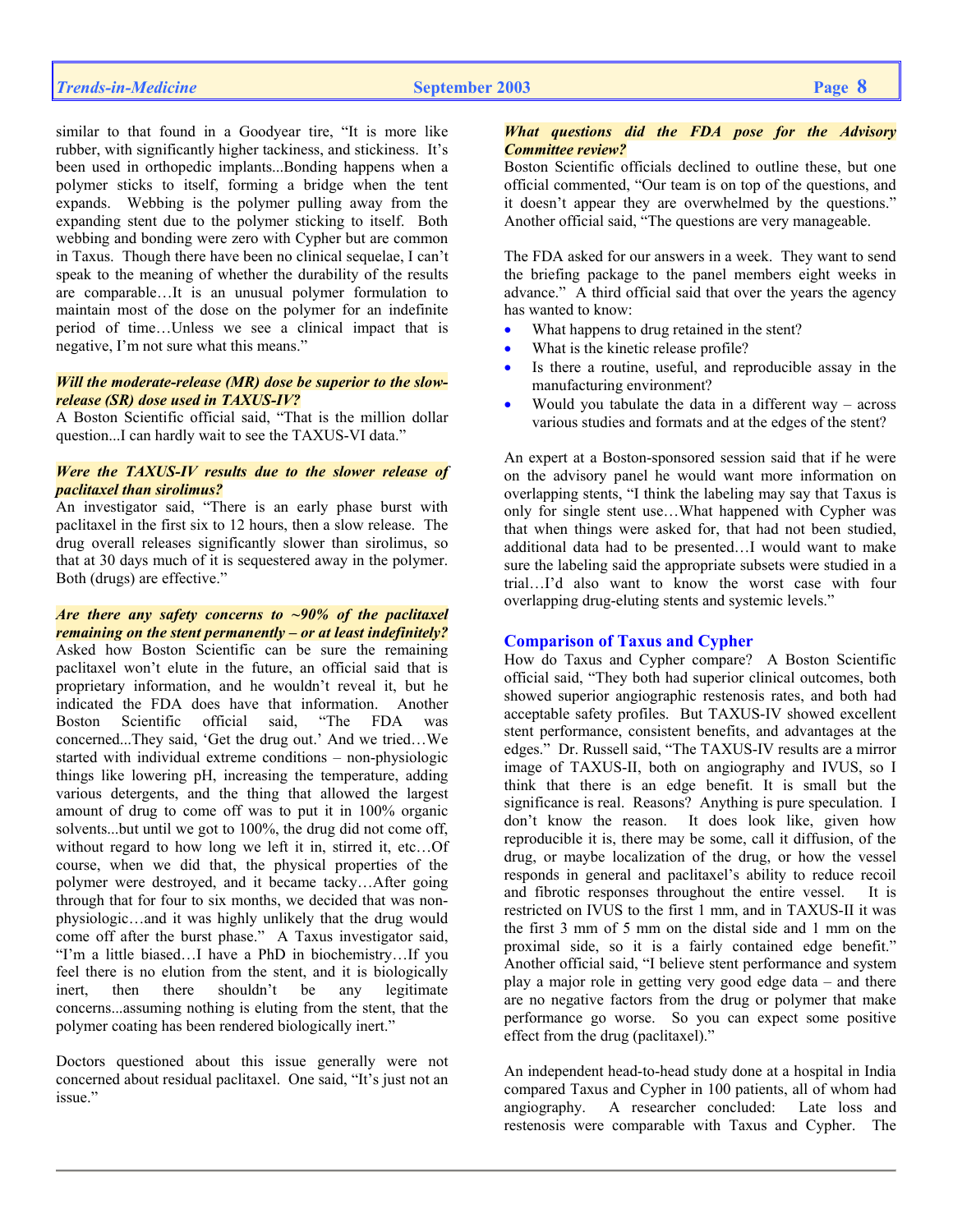pattern and location of the restenosis was different. There was more edge effect with Cypher."

| <b>Measurement</b>         | <b>Cypher</b> | <b>Taxus</b> | p-value     |
|----------------------------|---------------|--------------|-------------|
| <b>Diabetics</b>           | 44%           | 38%          |             |
| Lesion length $\geq 20$ mm | 19.5%         | 16.4%        | $p=.02$     |
| $RVD \leq 2.75$ mm         | 2.8%          | 3.%          | $p = 0.007$ |
| Late loss                  | 19.6%         | 25%          | $p=.69$     |
| Restenosis                 | $10.7\%$      | 11.4%        | $p=1.0$     |
| TLR.                       | 7.1%          | 6.8%         | <b>Nss</b>  |
| Location of late loss      | Mostly        | Mostly in-   |             |
|                            | peripheral    | stent        |             |
|                            |               | $(27%$ non-  |             |
|                            |               | focal)       |             |
| Restenosis attributable    | 80%           | 66.7%        |             |
| to stent                   |               |              |             |

## **Cypher vs. Taxus in India**

Although investigators warned against direct comparisons of TAXUS-IV and SIRIUS and of the Cypher and Taxus stents, most doctors were doing just that. A Taxus investigator said, "It is difficult to compare study to study. What we need to do is focus on the outcomes of this stent. In concert with its deliverability and flexibility, these results set a new standard for drug-eluting stent technology – and for improved outcomes for patients…It's always a mistake to compare the results of one trial to another. The core labs were the same, but the operators and techniques were different, so I would try not to read too much into a comparison."

| <b>Feature</b>                | <b>Taxus/TAXUS-IV</b>     | <b>Cypher/SIRIUS</b>              |
|-------------------------------|---------------------------|-----------------------------------|
| Stent platform                | <b>Express</b>            | <b>BX</b> Velocity                |
| <b>Stent lengths</b>          | 6, 24, 32                 | 8, 18                             |
| Randomization                 | Pre-dilatation            | Post-dilatation                   |
| <b>Blinding</b>               | All hospital<br>personnel | <b>Billing staff</b><br>unblinded |
| Non-target vessel<br>stenting | Allowed                   | Prohibited                        |

### **An Expert's Comparison of Taxus and Cypher**

### *The apparent advantages of Taxus over Cypher are:*

¾ **A lower restenosis rate.** However, even some Taxus investigators called the results "equivalent" to Cypher. One said, "Many people will consider this equivalent data."

¾ **Better stent deliverability and ease of use.** A Taxus investigator said, "As interventionalists look at the data, they will say Cypher is as effective as Taxus...Maybe there is some play for Taxus in diabetics…but I think it will come down to issues of deliverability because the efficacy of both is within a close ballpark, and it will come down to deliverability." Another expert said, "The paclitaxel on (the Taxus) platform is very effective in diabetes, which we never expected. Why? We don't know yet. But we need to look beyond the drug to

the delivery system. It looks like the delivery system is very important and might make a difference."

However, TAXUS-IV used the Express stent, not the new and improved  $Express<sup>2</sup>$  which is in use in Europe, and sources pointed out that there are differences between Taxus and  $\text{Express}^2$ . A J&J official said, "In our testing, and from the international feedback we've received, Taxus does not perform the same as  $Express<sup>2</sup> because of the polymer... The$ polymer does impact the performance of the  $Express<sup>2</sup>$  stent, so if you are comparing Cypher vs. Taxus, that's what has to be compared (not Cypher and Express<sup>2</sup>)...We find Cypher equivalent if not better…We have some data points with direct stenting with Cypher, and you can't do that with Taxus." European doctors who have used Taxus agreed that the handling is different from both Express and Express<sup>2</sup>, and there is a small learning curve – but they still concurred that Taxus is a very deliverable stent.

Even though Taxus utilizes the Express platform, some sources pointed out that Taxus delivery is not the same as the bare Express or Express2 – that the coating affects the deliverability, at least to some extent, though there was little doubt among experts that Taxus is more deliverable than Cypher.

**Low restenosis in diabetics.** Doctors were very impressed with how Taxus performed in diabetics, and the numbers looked much better than for Cypher. A source said, "The data on sirolimus in diabetics is very questionable." Another commented, "In SIRIUS, we obliterated in-stent restenosis in diabetics; it was the edges that got worse…Wherever we got drug without injuring the artery, the drug did well…It may be the drug is okay; that it is the delivery platform that is the issue."

# ¾ **No edge effect.**

### **The Future of Taxus**

There will be one-year data from TAXUS-IV at the American Heart Association meeting in November 2003. Then, on Thursday, November 20, the FDA's Circulatory Systems Advisory Panel will meet to consider its recommendation on Taxus. A Boston Scientific official indicated the FDA "does not want a long gap between the advisory panel and approval." Thus, Boston Scientific officials are hoping that Taxus will be approved as early as January 2004, but other sources thought a February or March 2004 approval might be more realistic. There will be TAXUS-VI data at EuroPCR in May 2004.

Although J&J is conducting a head-to-head trial of Cypher and Taxus, Boston Scientific does not plan to run any head-tohead trials. A Boston Scientific official said, "You would need huge numbers to show superiority, and I don't even know if you could do it…We have two datasets that look very comparable to me…I don't see the value to the clinical community. If there were a niche where it was not clear which drug was better and we needed to answer that, it would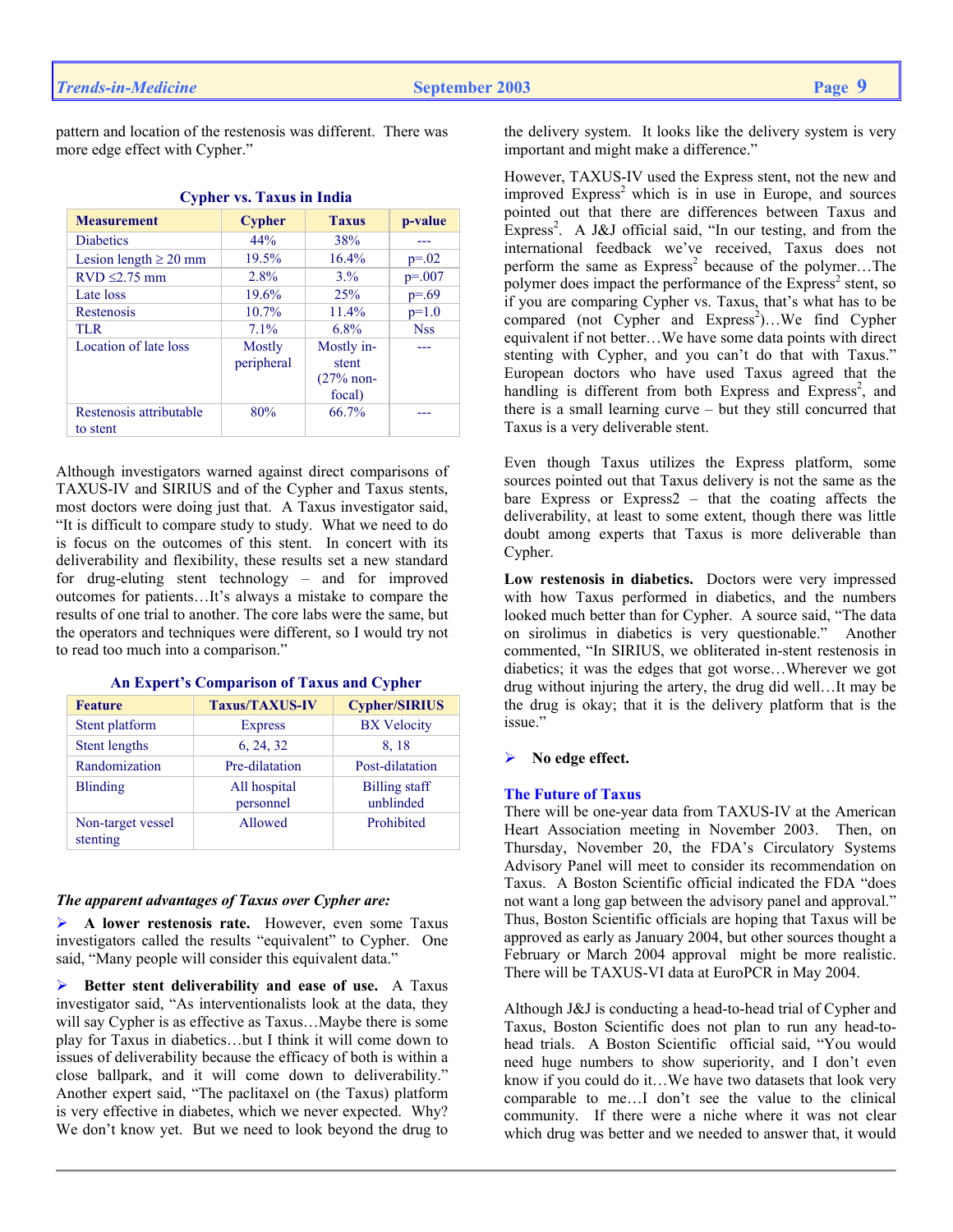be important for clinicians, and then maybe I would change my opinion."

### **Liberté: Next generation paclitaxel-eluting stent**

Liberté is the next generation Taxus stent, and it has a very different geometric design. Boston Scientific got an IDE for Liberté in 1Q03, and "most" of the patients are already enrolled, with enrollment expected to be complete in 4Q03. CE Mark is expected in 4Q03, and the PMA submission is planned for 1Q04. Boston Scientific said the data the FDA requires for Liberté will depend on the label the company is seeking, "The FDA wants a lot of preclinical data…They want safety and efficacy data…If it is just a workhorse stent, then, given the vastness of our data, the requirement may be only for a single arm registry. If we want to strengthen indications, then they would want a solidly-designed study to support that."

### **GUIDANT**

By early 2004, Guidant should have four different everolimus trials running: two with standard polymers, and two with different bioresorbable polymers.

- **1.** Tru-Coat polymer with everolimus
- **2.** Another polymer with everolimus
- **3.** Two bioabsorbable polymers
	- a. Polylactic acid (PLA) on Champion stent and eventually on the Vision stent. This has a high drugloading capability. It is a stainless steel stent, coated on the outside of the struts rather than circumferentially. This is the FUTURE trial program.
	- b. PolyEster Amide polymer, an amino acid/fatty acidbased polymer obtained with the MediVas acquisition. It can bind two different drugs and two different sites. The first embodiment was the Temp Coating (PEA-Tempo coating) used in Blue Medical's nitrous oxide-eluting NOBLESSE trial, which had a four-month restenosis rate of 9.5% and a late loss of 0.69 mm. Reportedly, Guidant is repeating the two-week and six-week animal studies that MediVass did with this coating, but can use that data as the basis for starting human clinical trials.

With the FUTURE program, Guidant is doing a modular filing for a CE Mark. The first module was filed August 28, 2003 with the six-month FUTURE-I data. There will be two other modules – the FUTURE-I one-year data, and the FUTURE-II six-month data. A Guidant official said, "Publicly, we are not counting on that yielding a CE mark, though that is possible…We expect it to be available somewhere in the world in 2005, and we expect FDA approval in late 2005 or early 2006…We expect to be in human clinicals with this in

1Q04, and we haven't decided whether it will be U.S. or OUS."

Guidant got FUTURE drug/stent system from Biosensors and now manufacturers the system itself under the Champion name, using a different delivery system (the same one used for its Vision stent). Thus, Guidant has total quality and manufacturing control of the system. A Guidant official said, "It is the S-stent…All we are doing is taking manufacturing inside Guidant and putting it on a new balloon dilatation catheter…We see a broad spectrum of activity. The nice thing about the PLA polymer is it has the capacity to load a lot of drug, even with a thin layer…It also is applied on the OD of the stent, so a lot of drug is directed to vessel wall rather than the ID of the stent." An investigator said, "The S-stent has been used in Asia, but is not so popular in Europe. In Asia, the registry is out, and it proved to be very successful…It was performing well and delivering well. The three sites in Europe that used it were happy; they had no failures, and the delivery success will be high." Another expert said, "The delivery Another expert said, "The delivery system is paramount."

Guidant's only data at TCT were from the FUTURE-I and FUTURE–II trials which used Biosensor's everolimus-eluting stent with a bioerodable polymer. These new results presented at TCT included:

 $\triangleright$  In the 42-patient FUTURE-I trial, there was no new MACE between the previously-reported six-month results and the one-year data shown at TCT2003. FUTURE-I excluded diabetics.

In the 64-patient FUTURE-II trial, six-month angiographic gave more confidence that this drug/polymer combination may work. The 4.8% MACE was due to one patient with proximal edge stenosis. FUTURE-II had 23% diabetics. Dr. Eberhard Grube, the principal investigator, said, "Diabetics in FUTURE-II looked exactly the same as non-diabetics."

On the polymer side, is the SPIRIT program. It is unclear whether this will be with the Tru-Coat polymer or the alternative polymer. In SPIRIT-I, the first patients should be enrolled before the end of 2003. Then a Phase I European trial will be considered and a SPIRIT IDE trial for U.S. approval.

## **JOHNSON & JOHNSON**

Just before TCT, J&J released the results of NEW-SIRIUS, a pooled analysis of the E-SIRIUS (Europe) and C-SIRIUS (Canada) trials. Restenosis was 5.1%, TLR 4.0%, and late loss 0.18 mm.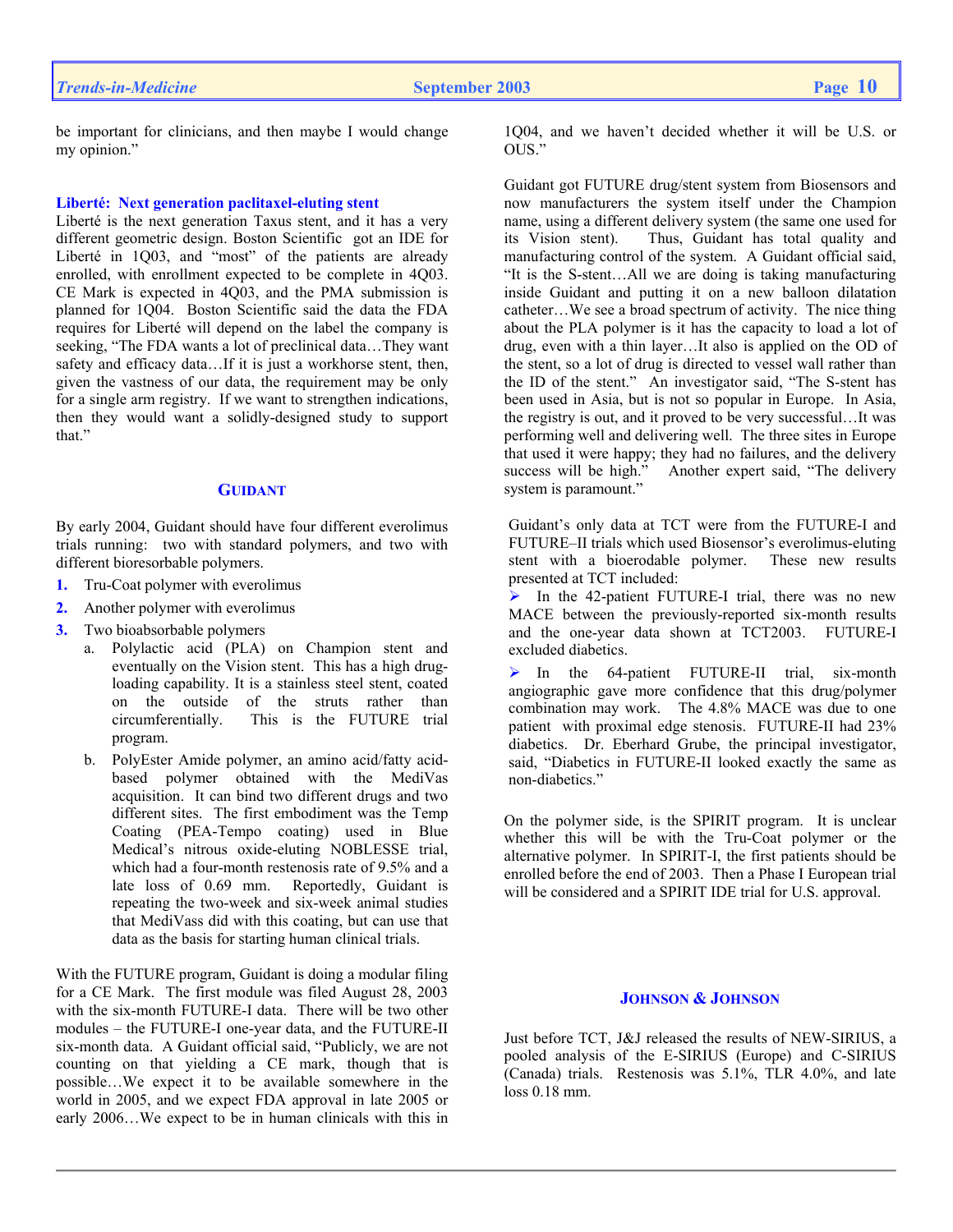| <b>Measurement</b>         | <b>Cypher</b>                 | <b>Control</b> |  |
|----------------------------|-------------------------------|----------------|--|
| % patient angiographied    | 87%                           |                |  |
| Late loss                  | $1.04$ mm<br>$.18 \text{ mm}$ |                |  |
|                            | <b>In-Segment Restenosis</b>  |                |  |
| <b>In-segment</b>          | 5.1%                          | 44.2%          |  |
| <b>Small vessels</b>       | 7.7%                          | 49.4%          |  |
| Medium vessels             | 7.5%                          | 49.4%          |  |
| Long vessels               | $9.0\%$                       | 39.0%          |  |
| <b>In-Stent Restenosis</b> |                               |                |  |
| In-stent                   | 3.1%                          | 42.7%          |  |
| Proximal edge              | 2.1%                          | 7.4%           |  |
| Distal edge                | 1.5%                          | N/A            |  |
| <b>Small vessels</b>       | 3.8%                          | 46.9%          |  |
| Medium vessels             | 4.5%                          | 42.4%          |  |
| Long vessels               | N/A                           | N/A            |  |
| <b>Diabetics</b>           |                               |                |  |
| Angiography                | 105 patients                  |                |  |
| In-segment                 | 10.8%                         | 56.4%          |  |
| In-stent                   | $5.4\%$                       | 54.5%          |  |
| <b>TVR</b>                 | $4.7\%$                       | N/A            |  |
| <b>MACE</b>                | 71.%                          | N/A            |  |

## **NEW-SIRIUS Results**

## **Comparison of New-SIRIUS, SIRIUS and TAXUS-IV Results**

| <b>Measurement</b>    | NEW-<br><b>SIRIUS</b><br><b>Cypher</b> | <b>SIRIUS</b><br><b>Cypher</b> | <b>TAXUS-</b><br>IV<br><b>Taxus</b> |
|-----------------------|----------------------------------------|--------------------------------|-------------------------------------|
| Number of patients    | 225                                    | 533                            | 662                                 |
| In-segment restenosis | 5.1%                                   | 8.9%                           | 7.9%                                |
| Late loss             | $0.18$ mm                              | $0.17$ mm                      | $0.33$ mm                           |

J&J also tried to pre-empt some of the Taxus news at TCT with a pre-meeting press conference that included three Cypher patients who told their stories and humanized the drug-eluting stent story.

- a. A man who was the first patient in the First-in-Man trial. He has been followed out to 45 months with excellent results. However, I would point out that his stenosis was not severe (61%) when Cypher was put in.
- b. A middle-aged man who had a heart transplant 15 years ago. He is believed to be the first heart transplant patient to get a Cypher. He got it the day Cypher was approved, and he is still doing very well.
- c. A 75-year-old Florida woman who got two Cyphers over a year ago. She appeared typical of elderly, restenotic patients.

There is wide variation in the U.S. from hospital to hospital in how many patients get Cypher stents. At one East Coast hospital, >95% of patients get a Cypher, and in Dr. Eduardo Sousa's hospital in Brazil 75% of patients get a drug-eluting stent (but only 10% of patients overall in Brazil get a Cypher).

At a Florida hospital, about 50% of patients get Cyphers. A prominent interventional cardiologist argued guidelines to restrict use of drug-eluting stents, saying, "It is easy to promulgate guidelines based on approvals...but we have yet to find a group that doesn't benefit from this technology…We are administering a medication here…And when drug-eluting stents are restricted at one hospital, patients will just go to another hospital where they can get them…There are institutions that restrict use to one drug-eluting stent per patient, and that allocation is not fair to patients."

Patients in the SECURE (compassionate use) registry reportedly are doing well, and these include 58 SVGs. An investigator said, "The results seem pretty competitive to FIM, RAVEL or SIRIUS. Obviously, some patients will fail, but the results so far are pretty impressive."

| <b>Measurement</b>    | <b>SIRIUS</b>  | <b>TAXUS-IV</b> |
|-----------------------|----------------|-----------------|
|                       | <b>Cypher</b>  | <b>Taxus</b>    |
| Number of patients    | 533            | 662             |
| Diameter stents used  | $2.5 - 3.0$ mm | $2.5 - 3.5$ mm  |
| Duration of           | 2 months       | 6 months        |
| antiplatelet therapy  |                |                 |
| Reference vessel      | $2.61$ mm      | $2.75$ mm       |
| diameter              |                |                 |
| Average lesion length | 14.8           | 13.4            |
| <b>Diabetics</b>      | 20.0%          | 23.4%           |
| Stent/lesion length   | 1.7            | 1.9             |
| IIb/IIIa use          | 24%            | 58%             |
| Overlapping stents    | 34.7%          | 6.8%            |
| In-segment restenosis | 8.9%           | 7.9%            |
| Late loss             | $0.17$ mm      | $0.33$ mm       |

### **Comparison of SIRIUS and TAXUS-IV Results**

### **Cypher Issues**

**Lymphoma.** On the last day of TCT, a surprise presentation reported a single case of 4 cm B-cell lymphoma surrounding a Cypher stent. The patient reportedly had no lymphoma markers in his bone marrow and no lymphoma risk factors, so it appeared to be a local event. A source said, "Immunosuppressants used to be given subcutaneously but they aren't any longer because of the incidence of local B-cell lymphomas." A J&J official said, "There have been cases published in the literature that tumors can be associated with coronary devices, but it is unusual and usually fibrotic in nature…It is also unusual for the lymphoma to have developed in such a short time (five months) post-procedure. More than 250,000 patients have been treated with Cypher stents worldwide, and this is the only report." However, the company notes there is no conclusive association between the lymphoma and the Cypher stent, and J&J is following the case carefully.

**Supply.** J&J officials insisted U.S. supply problems are over, but there is still some backlog in Europe, though that is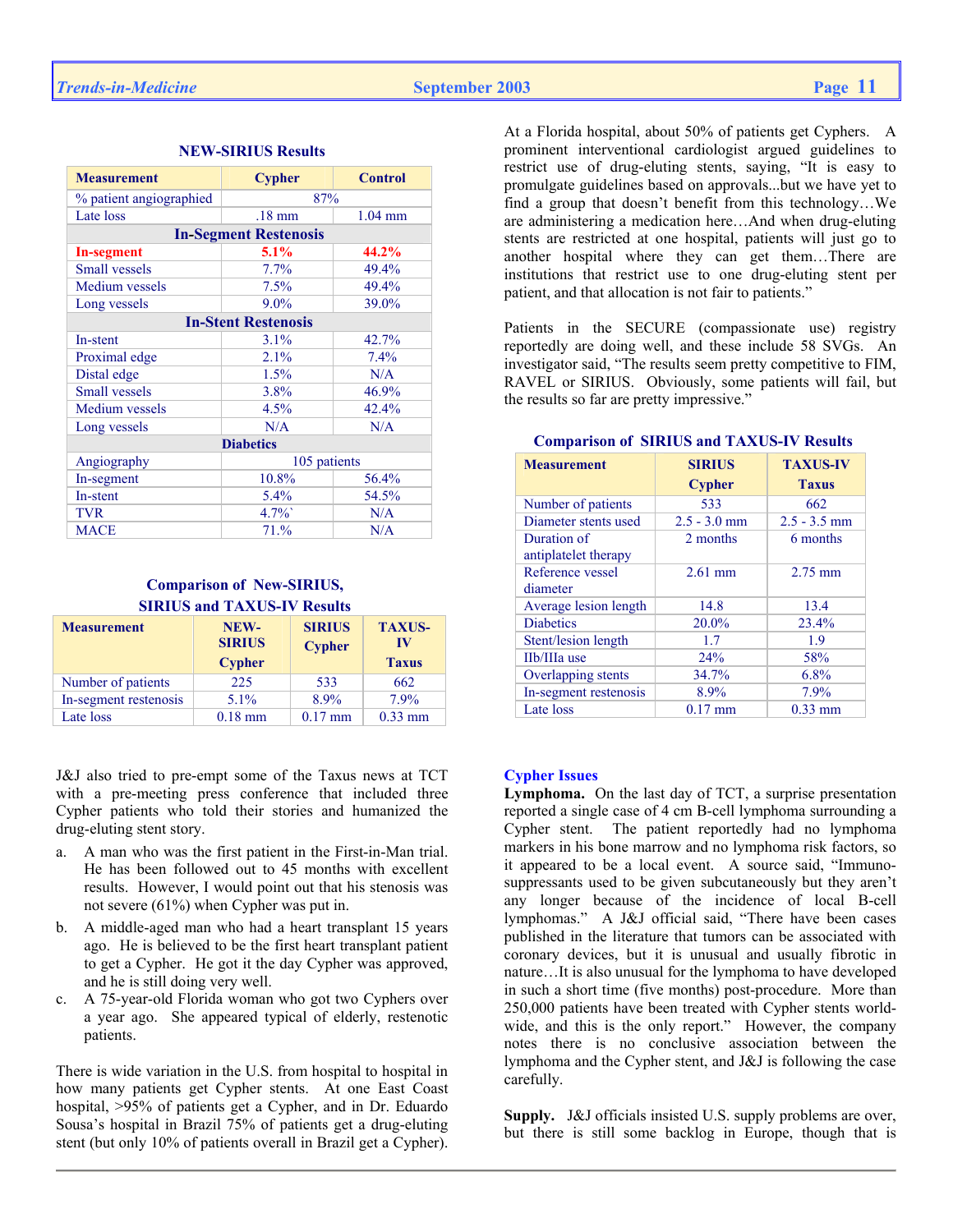expected to be resolved soon. An official cited the earlierthan-expected launch of the 3.5 mm Cypher as proof that U.S. inventory problems have been resolved; the 3.5 was planned for a September 2003 launch but released a few weeks earlier than that. One official said, "Today, there are no allocations or order restrictions for Cypher stents in the U.S…Given the supply and clinical outcomes, we believe drug-eluting stent usage will continue to increase. There is no reason a patient should receive a bare metal stent today." Another official said U.S. supply needs were not met by shorting Europe; European manufacturing is separate and has different issues.

However, U.S. doctors said they are still seeing inventory shortages, and some sources were critical of J&J trying to block Taxus from coming to the U.S. market through patent litigation if J&J can't supply the country's needs.

**SAT warning letter.** At the time the Cypher warning letter went out to doctors, the SAT rate was 0.085%, and a J&J official said it is now 0.10%. He described this slight increase as a blip due to increased reporting after the letter. He also said that there are still problem centers that have worse SAT rates. Sources agreed there is no evidence that the SATs are related to use of bivalirudin (The Medicine Company's Angiomax), but some sources believe at least some cases may be due to clinical cardiologists stopping the antiplatelet regimen (Plavix) earlier than recommended, and J&J is working to educate interventional cardiologists to be sure patients understand that their clinical cardiologists must not stop their antiplatelet medication early. Even a Taxus investigator denied that Cypher stents are causing excessive thrombosis, commenting, "We haven't been able to detect a real problem, but it certainly bears watching."

**Technique matters.** Lack of technique is primarily to blame for the SATs seen with Cypher, experts insisted. Dr. Marty Leon of Lenox Hill Hospital said, "It was a mistake to simply assume this was just another generation stent and the technique should be the same as with bare metal stents. We learned that, particularly in more difficult patients – diabetics, small vessels, etc. -- technique is more important, needs to be more precise, with longer stents, expansion, prep, etc. So, it requires extra attention, meticulous attention to get the optimal out of the stent. The stent and the drug are terrific, and sometimes it is the physician that doesn't allow the device to behave up to its limits of safety and efficacy." Asked if the SATs and technique issues are unique to Cypher, Dr. Leon said, "No, it is general to drug-eluting stents. It is not just a Cypher issue."

**Shelf life.** Current shelf life is six-months in the U.S. and 12 months in Europe. J&J has tests underway and plans to submit for an extension of the U.S. shelf life. The relatively short U.S. shelf life has resulted in some returns due to outdating, but an official said this was minimal. He explained, "We have had hospitals with expired Cyphers, and we take them back and give them credit, but it was a minimal amount, nothing material to the company."

**Pricing.** J&J lowered the \$3,200 U.S. price of the Cypher stent in early September, so that hospitals now pay from \$2700 (low volume) to \$2,250 (high volume) for the stent. J&J officials claimed the price reduction is simply hospitals being able to take advantage of the volume discounts that have been unavailable because of supply constraints, not an attempt to block some of the price discounting that was expected from Boston Scientific.

### **Future Drug-Eluting Stent Plans**

Data will continue to be reported and new trials started, including:

- There will be a New England Journal article with SIRIUS data in the next couple of months.
- Four-year (45-month) data will be complete in December 2003 on all the First-in-Man patients in Brazil, but the ones who have been examined (by angiography and IVUS) so far have demonstrated no aneurysms, pseudoaneurysms, perforations or other systemic disorders.
- Studies for a Cypher label expansion to include 2.25 mm and 4.0 mm diameter stents will start in late September 2003, and the company is projecting approval toward the end of 2004 or early 2005.
- The REALITY trial, which is comparing Cypher head-tohead with Taxus, started enrollment at the end of August 2003, and J&J hopes to complete enrollment by the end of this year. There will be more than 1300 patients, all OUS.

J&J plans to launch its next general sirolimus stent, Cypher Select in Europe at the end of September 2003 (it already has CE Mark) and in the U.S. in 2004. Cypher Select will be on the Sonic delivery system (still a Guidant delivery system); J&J plans to introduce its own delivery system in late 2005. An official said, "This is a derivative of the BX Velocity, but with an adjustment to the flex segments. We changed the geometry to greatly improve the deliverability, and we put it on the next generation delivery system. It is still a closed-cell stent." Another official said, "Cypher Select has an improved tip design that facilitates crossing. It has a shorter, formed tip. There is also a shortened balloon overhang  $( $0.5 \text{ mm}$ ).$ "

After Select, will come the sirolimus-eluting Steeplechaser, a chromium cobalt stent using the same SurModics coating. J&J plans to continue using SurModics coatings, though it has looked at other polymers for coronary stents, nothing has been found to replace the SurModics coating. However, the noncoronary polymer is from a different firm.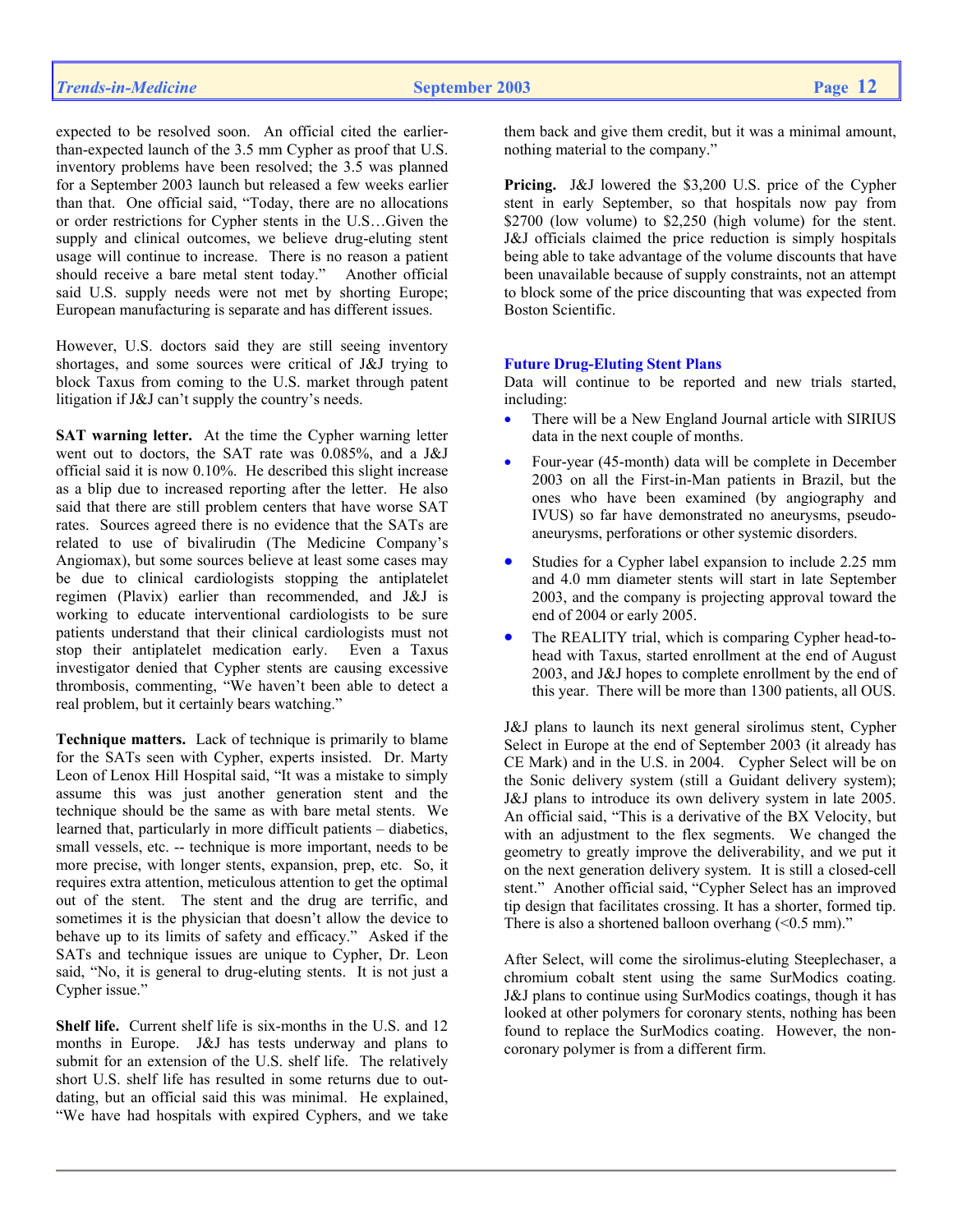### **MEDTRONIC**

Medtronic's Endeavor stent is a chromium cobalt Driver stent with a phosphorylcholine-coating that elutes ABT-578, a sirolimus analog. A 10 µg/mm of stent length was chosen after animal studies found no difference in efficacy from 10  $\mu$ g to 30  $\mu$ g. The elution profile is very quick – comparable to the Cypher fast-release – with >95% eluted within several days.

Four-month data from the 100-patient non-randomized ENDEAVOR-I trial, conducted in Australia and New Zealand, looked very good. The late loss was higher than Cypher but slightly below TAXUS-IV, so sources did not appear concerned with this, especially in light of the new theory about late loss proposed by Boston Scientific (*See page 7*). The interesting thing about ENDEAVOR-I was that 99% of patients received follow-up angiography. Diabetics comprised 16% of the patients. The remaining endpoints are TVF and TLR at nine months and late loss at 12 months.

ENDEAVOR-II, a multinational trial, is already underway, and 132 of the  $\sim$ 1,200 patients had been enrolled by the time of TCT. Enrollment is expected to be completed in late 2003. Stent diameters of 2.25-3.5 mm and lengths of 18-30 mm for de novo lesions of 14-27 mm will be used, with pre-dilation required. The primary endpoint is TVF at nine months. It will compare the Endeavor stent to the bare Driver stent. This trial is not considered a necessary step for obtaining CE Mark or for starting a U.S. trial. A Medtronic official said, "Our intent is to have 80%-90% angiographic follow-up on a pre-specified number of patients, but that needs to be worked out with the executive committee of the trial." About 300 of these patients will be followed with IVUS. Dr. Popma who headed the core lab for both SIRIUS and TAXUS-IV will be in charge of the core lab for ENDEAVOR-II, and he said, "It is a subtle question about trial design…We know that sometimes we are influenced by the angiogram we see...The higher the level of angiographic follow-up designed in the trial, the more potential risk of ocular stenotic reflex…so you can either go 100% as in ENDEAVOR-I or design a trial with enough patients to tell you what you want, and then the rest of the trial is to see how patients do clinically without the pollution of an angiogram."

ENDEAVOR-III is due to start soon. This is a confirmatory U.S. trial comparing Cypher and Endeavor in 300-480 U.S. patients. Stent diameters of 2.25-3.5 mm and lengths of 18-30 mm for de novo lesions of 14-27 mm will be used, with predilation required. The primary endpoint was supposed to be late loss at eight months by QCA, but Medtronic officials suggested that may be changed, given the results of TAXUS-4. Before ENDEAVOR-III can start, the FDA needs a full package on ABT-578 from Abbott, plus the preclinical work, which Medtronic officials said is complete.

Medtronic is investing substantially to expand its manufacturing capacity in Ireland where it will manufacture the Endeavor stent. An official said, "On pricing, I was encouraged by Taxus because it puts products on a more level playing field, so the value of the technology may be recognized by the marketplace."

| <b>Measurement</b>       | 30 days                    | 4-Months       |
|--------------------------|----------------------------|----------------|
| <b>MACE</b>              | $1\%$                      | $2\%$          |
|                          | <b>Primary</b><br>endpoint |                |
| Death                    |                            | 0              |
| Non-q-wave MI            | $1\%$                      | $1\%$          |
| <b>TLR</b>               | $\Omega$                   | $1\%$          |
| TVR (non-TLR)            | O                          | $_{0}$         |
| Late loss in-stent       |                            | .33            |
| Late loss in-segment     |                            | -20            |
|                          |                            | <b>Primary</b> |
|                          |                            | endpoint       |
| Late loss index in-stent |                            | .17            |
| Late loss index in-      |                            | .11            |
| segment                  |                            |                |
| Binary restenosis        |                            | $2.1\%$        |

## **SAHAJANAND MEDICAL TECHNOLOGIES' INFINNIUM**

This paclitaxel-eluting stent from India could become the spoiler for Boston Scientific. The company plans to bring it to Europe and the U.S. – at a much lower price than Taxus. Safety and efficacy appear comparable to Cypher and Taxus, and a prospective multi-center trial is planned to start in 4Q03, and it reportedly will include at least one U.S. site.

Infinnium uses a Millennium stent, which has a slotted tube design, coated with a biodegradable polymer. There are actually four different layers of polymer on the stent, each with a different composition and different drug concentration:

- 1. 1% protective coating
- 2. 33% fast release (15 µg/day for the first four days)
- 3. 30% moderate release  $(9 \mu g/day)$  for the next five days)
- 4. 36% slow release (3 µg/day for the next 37 days)

Data was presented from the 282-patient SIMPLE-I trial, which had  $33.3\%$  diabetics. A total of 318 stents were placed, for an average of 1.13 per patient. The trial found no edge phenomenon.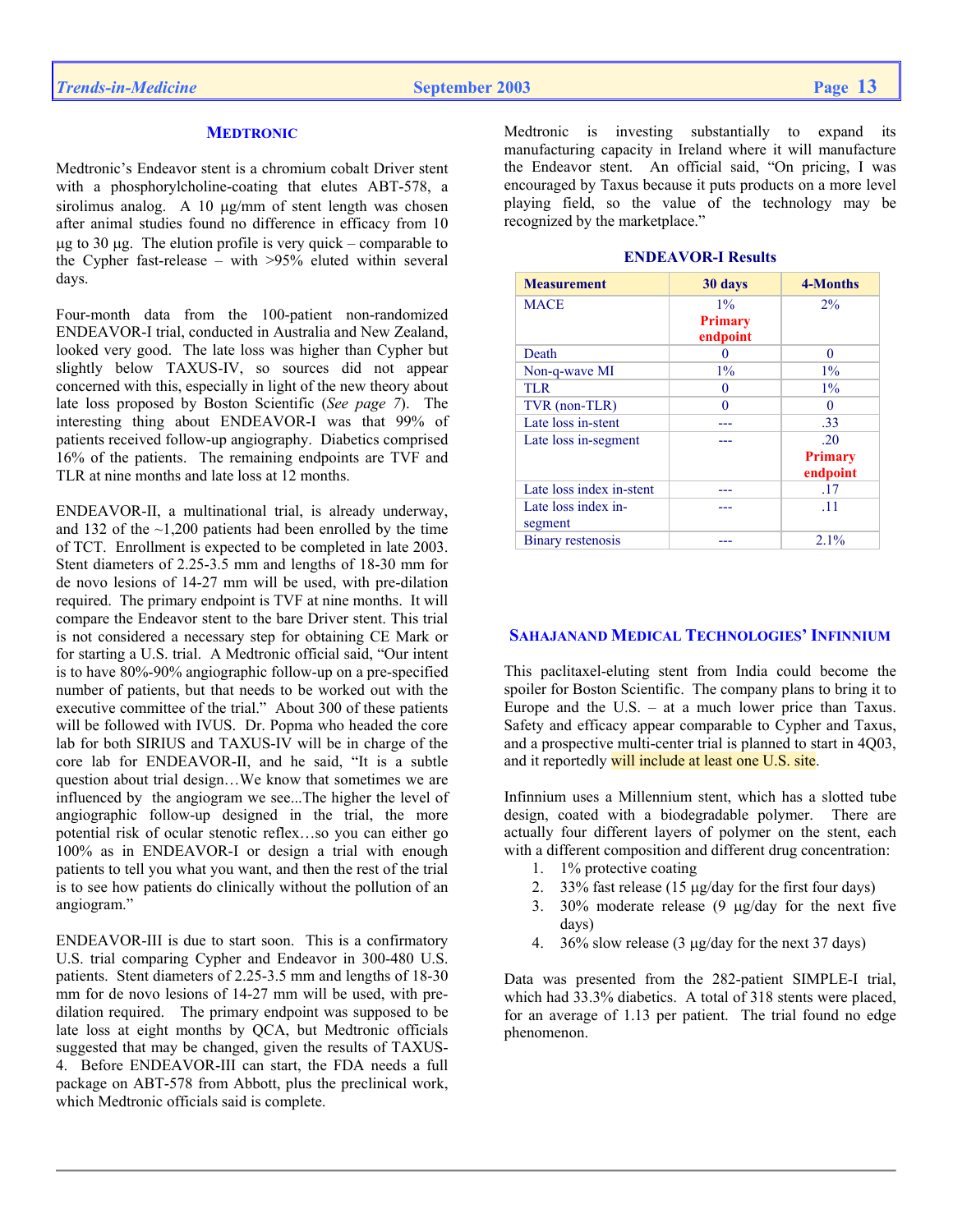| <b>Measurement</b>                                   | <b>Infinnium</b> |  |  |
|------------------------------------------------------|------------------|--|--|
| Number of patients                                   | 282              |  |  |
| Number of stents placed                              | 318              |  |  |
| Stents per patient                                   | 1.13             |  |  |
| <b>Diabetics</b>                                     | 33.3%            |  |  |
| Stents $\leq 16$ mm                                  | 69.8%            |  |  |
| Angiographic follow-up                               | 33% *            |  |  |
| <b>TVR</b>                                           | $0.7\%$ **       |  |  |
| <b>30-Day MACE</b>                                   |                  |  |  |
| <b>Overall MACE</b>                                  | 2.1%             |  |  |
| MI                                                   | 0.35%            |  |  |
| <b>SAT</b>                                           | 2.1%             |  |  |
| <b>6-month MACE</b>                                  |                  |  |  |
| <b>TVR</b>                                           | 2.83%            |  |  |
| MI                                                   | 1.06%            |  |  |
| <b>Overall MACE</b>                                  | 4.96%            |  |  |
| <b>SAT</b>                                           | 4 patients ***   |  |  |
| Event-free survival                                  | 95%              |  |  |
| <b>In-stent Angiographic Results (90 patients)</b>   |                  |  |  |
| Late loss                                            | $0.2$ mm         |  |  |
| Diameter stenosis                                    | 18.8%            |  |  |
| Restenosis                                           | $5.9\%$          |  |  |
| <b>In-segment Angiographic Results (90 patients)</b> |                  |  |  |
| Late loss                                            | $0.12$ mm        |  |  |
| Diameter stenosis                                    | 28.6%            |  |  |
| Restenosis<br>$0.407 - 0.02 - 1.00 - 12$             | 8.9%             |  |  |

# **Phase I SIMPLE-I Trial Results**

94% of first 100 patients

\*\* One MI that died and another death

 \*\*\* All SATs occurred when antiplatelet therapy was stopped in violation of the protocol.

## **MISCELLANEOUS STENT NEWS**

### **SORIN'S Janus tacrolimus-eluting carbostent**

Following a successful pig study, Sorin is starting the JUPITER-I trial of this closed-cell stent in 30 patients with de novo lesions at several centers in Italy.

### **Sirolimus analogs**

A number of companies are working on "limus" analogs, also dubbed rapalogs (rapamycin analogs). These include Ariad's AP-23573, which is in Phase I trials for treating glioblastoma and is being evaluated as a potential agent for drug-eluting stents.

### **THE REGULATORY PERSPECTIVE**

Hurricane Isabel closed the federal government on September 18, 2003, but several FDA and CMS officials came to work anyway – to participate in an FDA Town Hall Meeting at TCT. They reviewed the current regulatory concerns, procedures and issues relating to drug-eluting stents, carotid stents, peripheral stents, and more. Some very interesting tidbits came out of these meetings.

# **CENTERS FOR MEDICAID AND MEDICARE SERVICES (CMS)**

## **CMS is considering a national coverage decision that could limit, not expand, use of drug-eluting stents.**

The CMS standard for Medicare reimbursement of a device/procedure are different from those used by FDA for approval. CMS is particularly concerned with:

- 1. Quality of the evidence
- 2. Outcomes studied
- 3. Generalizability
- 4. Expert opinions

Some of the thinking that is helping to shape CMS decisions right now includes:

¾ **Less generalization.** Was the device/procedure testing in a sufficiently broad age group? A CMS official cited the example of bone morphogenic protein (BMP): "BMP was all done on patients under age 50 except for two patients age 65…We had concerns about whether older patients would respond the same as younger patients...We closely looked at the data and asked companies for more data before we made a decision."

¾ **Restricting who can do specific procedures.** CMS wants to know where Medicare beneficiaries get the best results from the technology. The agency has a "growing" concern about who is doing procedures, and the trend is likely to include restrictions on which doctors/specialists can perform specific procedures. An official explained, "We want to know where our can beneficiaries get the best results from the technology. For example, for lung reduction, we said we won't pay for it except at certain facilities. We need evidence that other facilities can perform the procedure…and that will be a factor more in the future."

¾ **Preference for reimbursement only for on-label use of products.** CMS is moving toward greater emphasis on approved indications, making reimbursement of off-label use less certain. In a reference to the recent warning letter Johnson & Johnson issued about thromboses related to the Cypher stent, a CMS official commented, "There is a concern that off-label use of drug-eluting stents may have caused harm to patients…The data is not clear on that yet...but we have that concern…so we will look carefully when making decisions about whether we are going to broadly or narrowly cover something….On drug-eluting stents, we didn't limit that because we thought the evidence at the time did not call for that…Where mortality is very high, we will very narrowly cover (products). If risks are low, the indications will be less narrow." This official said that doctors will not be required to submit pre-payment reviews, but if uncovered off-label use is found in a post-payment review, the doctor/hospital could be required to reimburse Medicare.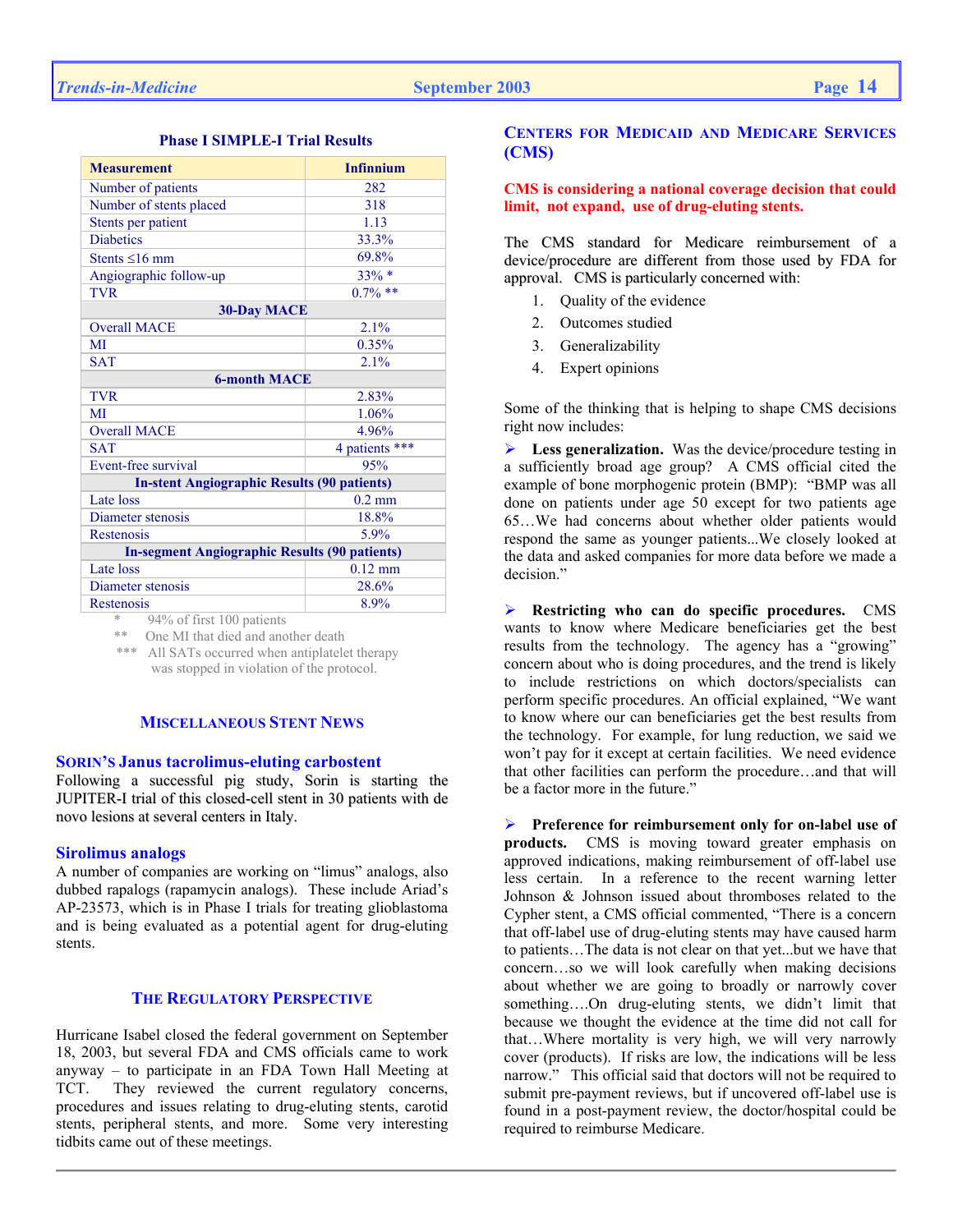¾ **Possible National Coverage Decision (NCD) for drugeluting stents.** CMS issued a reimbursement rate for drugeluting stents, but the decision on whether or not to pay was left to the local carriers. Now, CMS is considering making a National Coverage Decision on drug-eluting stents. Convening a panel on this would help air the issues related to off-label use of drug-eluting stents, an official said. It also could lead to a federal mandate that carriers only cover stents reimbursed when used on-label. A CMS official said, "We are currently considering whether we should open a discussion on off-label use of drug-eluting stents…One outcome could be a national coverage discussion of the adverse events around drug-eluting stents…We are very pleased with the sharing of information by Cordis (Johnson & Johnson) on that…So for coronary drug-eluting stents our concern at the present is: Should we address something around adverse events?"

¾ **More emphasis on patient outcomes.** With diagnostic tests, for instance, CMS wants to know something actually has an impact on patient outcomes – that the information has clinical utility – before covering it. An official cited the example of PET scanning for Alzheimer's Disease, saying, "PET may be better...but what you can do for those patients is minimal. So we asked for more information before we decide to pay for that." This has implications for screening patients for vulnerable plaque and other conditions if the tests do not lead to different treatment of a patient.

¾ **Reduction of DRGs for drug-eluting stents.** CMS added special DRGs for drug-eluting stents and would like to phase those out as soon as possible, returning to simply two stent DRGs. A CMS official said, "Next year when we go to re-weight the DRG, we will have data on cases getting drugeluting stents, so we can get payment weights based on that and begin to evaluate whether and when to reconsolidate the DRGs so that there are basically only two, as before drugeluting stents, which is more consistent with the design of the system…If drug-eluting stents do reduce bypass procedures, certainly it will be picked up in our Medicare database, and would be something we certainly would be wiling to consider if the evidence shows it would have a dramatic effect on the payments we currently are making."

**Greater collaboration with the FDA.** A CMS official said, "With this collaboration we don't think we will create a bigger bureaucracy…It will just make it more simultaneous." An FDA official said, "We have a wonderful working relationship with CMS...our ability to understand the other parts of HHS, specifically CMS, over last few years has improved dramatically." With respect to drug-eluting stents, the FDA official commented, "(Drug-eluting stents) are not just a CDRH product, even though we are the lead agency. These are complex products that include a substantial drug review because we are dealing with drugs that have some interesting safety profiles."

¾ **Multi-stenting not ready for Medicare reimbursement.**  An official said, "I'm not sure we are at the point where we should be reimbursing for multi-stenting. That is sort of the agency viewpoint."

¾ **CMS stimulating data collection.** An official said, "The agency is extremely interested in how we've become players or stimulators of the collection of data…We do have a stick, and I'm not sure how we wield that stick."

¾ **Voluntary registries may become less voluntary.** A CMS official said, "Voluntary registries are problematic...Is there some way for us to encourage that data collection to be less voluntary?...We will make attempts in the near future to do that, but I'm not sure how that will float."

# **FOOD AND DRUG ADMINISTRATION (FDA)**

FDA officials also pointed to several hot buttons with their agency right now, including:

¾ **Better science.** FDA officials have been pounding the table all year on this topic, asking and demanding better science in the data submitted to the agency, and they said there is still room for improvement.

¾ **Primary endpoints need to be met, with rare exceptions.** Close is just that – close.

¾ **Surrogate endpoints for drug-eluting stent trials not ready for prime time yet.** In January 2003, an FDA official indicated that the agency might consider surrogate endpoints once the first drug-eluting stent was approved: "There is a potential to design an equivalence trial with co-primary endpoints – one QCA and the other TVF with a moderatesized delta -- so the sample size would not be 10,000 patients…(BUT there are some) caveats to utilization of QCA as a key primary endpoint. Angiographic follow-up has (historically) been less than ideal. There have been even more problems, in some cases, getting QCA follow-up on subgroups." The guidance was that QCA would have to be in a high rate percentage ( $\geq 70\%$ ) of patients in a trial to allow the use of surrogate endpoints.

A theory was proposed at TCT that late lumen loss does not correlate with restenosis until it is  $\geq 0.6$ , far higher than previously thought. What does this mean for the use of late loss as a QCA surrogate endpoint? An FDA official said, "We have to be sure we choose the right surrogate endpoint. Surrogate endpoints are not ready for prime time yet."

¾ **Overdosing studies are mandatory.** An official said, "Many people still don't get the idea that we need overdosing studies  $(3x-10x)$ ."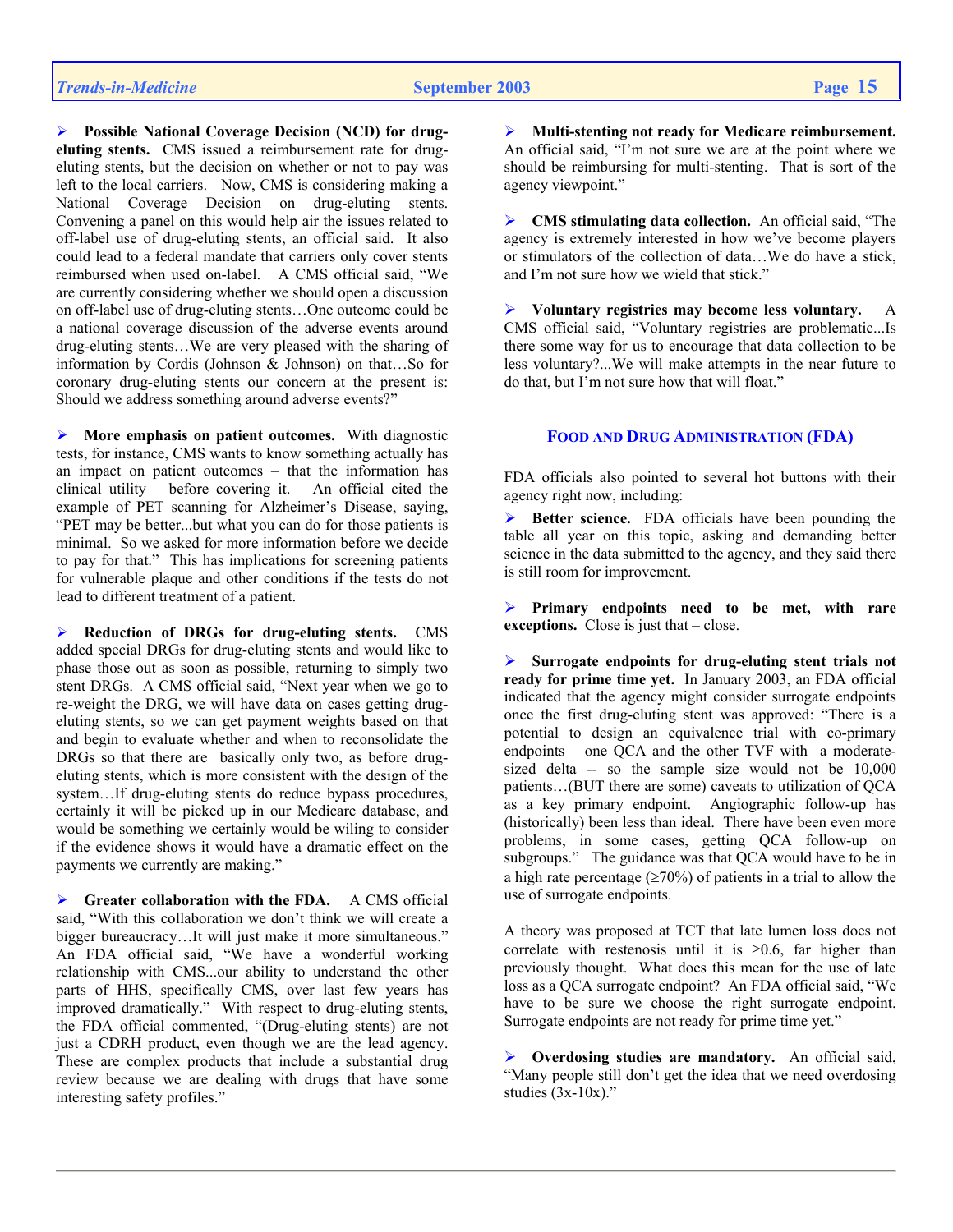¾ **PK studies** are handled by CDER, but CDRH "takes them seriously."

¾ **Vulnerable plaque measuring devices probably will require a PMA, not a 510K submission.** 

## ¾ **Among key data concerns are:**

- Studies with "best" risk patients rather than those who are sicker.
- Post hoc analyses, especially if the primary endpoint is missed.
- Failure to address missing data. An official said, "There is a big problem when there is a lot of missing data…or trials with large drop-out rates."
- Suggestions that post-market studies will solve study problems. An official commented, "They won't. We have to have real data on safety and efficacy, not just the promise that eventually some post-marketing study might be done."
- Public presentation ignoring unfavorable data.
- Lack of confidence limits/error bars.
- Confusing quantity with quality.

## **OTHER CLINICAL TRIALS OF INTEREST**

An FDA official said there was no good trial data presented at TCT. She thought all of the drug-eluting stent trial data was presented in a biased way. She was very concerned with the quality of the data. She and Zuckerman both confirmed that Boston Scientific will have to provide a per-protocol analysis of the TAXUS-IV data to the FDA, and that analysis will supercede the analysis they presented at TCT.

Several FDA official expressed concern with the off-label product "promotion" at TCT, citing PFO closure for migraine headaches as perhaps the most egregious.

No company was mentioned by name.

## **REPLACE-2: The Angiomax Results Hold Up**

When the 30-day results of REPLACE-2 were presented at the American Heart Association, The Medicine Company's Angiomax (bivalirudin) was shown to be non-inferior – and perhaps even superior – to heparin, but some cardiologists wondered if the results would hold up over time. The six-month results from REPLACE-2 were presented at TCT, and they were virtually identical to the 30-day

results. The REPLACE-2 data confirm the shorter-term findings that Angiomax is a safe and effective replacement for heparin in combination with anti-platelet drugs, but the data did not show a superiority benefit.

There had also been a concern about a numerically higher rate of MI with bivalirudin at 30-days, even though the difference was not statistically significant (7.0% vs. 6.2% with heparin). At six-months, there continued to be the same spread in MI between bivalirudin and heparin (8.2% vs. 7.4%), leading the principal investigator, Dr. A. Michael Lincoff to conclude, "The difference is entirely peri-procedural."

At a Medicine Company-sponsored, symposium, a doctor said his East Coast hospital is using bivalirudin for 85% of cases. He said, "Clearly, the myth that IIb/IIIas are the only thing that reduce mortality is pretty much out the window…We seem to be getting our cake and eating it too with this compound." A West Coast doctor, whose hospital is using Angiomax for 80% of its PCI patients, said, "In 2003, using bivalirudin, you can reduce CKMB elevation, reduce mortality, and reduce bleeding complications."

A speaker also addressed some of the issues that have been raised about Angiomax:

¾ Complications. "We do get bleeding complications (with PCI), especial in the groin – e.g., hematomas – and I worry about coronary perforation. IIb/IIIa inhibitors reduce ischemic complications, but IIb/IIIa inhibitors increase bleeding complications."

 $\triangleright$  ACT measurement. "It really isn't true – the ACTSs weren't significantly higher (in REPLACE-2) than in other trials."

 $\triangleright$  CKMB, which trended higher in the Angiomax arm, compared to ReoPro (Lilly, abciximab). "That's true, but looking at the new six-month data…you see a small but not statistically significant trend toward increased CKMB elevation with ReoPro, but not with Integrilin (Millennium,

## **REPLACE-2 30-Day and Six-Month Results**

|                                                                                                                            | 30-day Data                 |                                                                                       | <b>Six-Months</b>           |                                                                               |  |
|----------------------------------------------------------------------------------------------------------------------------|-----------------------------|---------------------------------------------------------------------------------------|-----------------------------|-------------------------------------------------------------------------------|--|
| <b>Measurement</b>                                                                                                         | <b>Heparin</b><br>$65$ U/kg | <b>Bivalirudin</b><br>.75 mg/kg bolus<br>and<br>$1.75 \text{ mg/kg-hr}$<br>during PCI | <b>Heparin</b><br>$65$ U/kg | <b>Bivalirudin</b><br>.75 mg/kg bolus<br>and<br>$1.75$ mg/kg-hr<br>during PCI |  |
| <b>Primary endpoint:</b><br>composite of death,<br>MI, urgent<br>revascularization, and<br>major in-hospital<br>hemorrhage | $10.0\%$                    | $9.2\%$<br>(p > .05)                                                                  | <b>Not</b><br>reported      | <b>Not reported</b>                                                           |  |
| <b>Death</b>                                                                                                               | $0.4\%$                     | $0.2\%$                                                                               | $1.35\%$                    | 0.95%<br>$(p=0.15)$                                                           |  |
| <b>MI</b>                                                                                                                  | $6.2\%$                     | $7.0\%$<br>(nss)                                                                      | $7.4\%$                     | $8.2\%$<br>$(p=0.24)$                                                         |  |
| <b>Urgent</b><br>revascularization                                                                                         | $1.2\%$                     | $1.4\%$                                                                               | $11.36\%$                   | $(p=0.45)$<br>12.06%                                                          |  |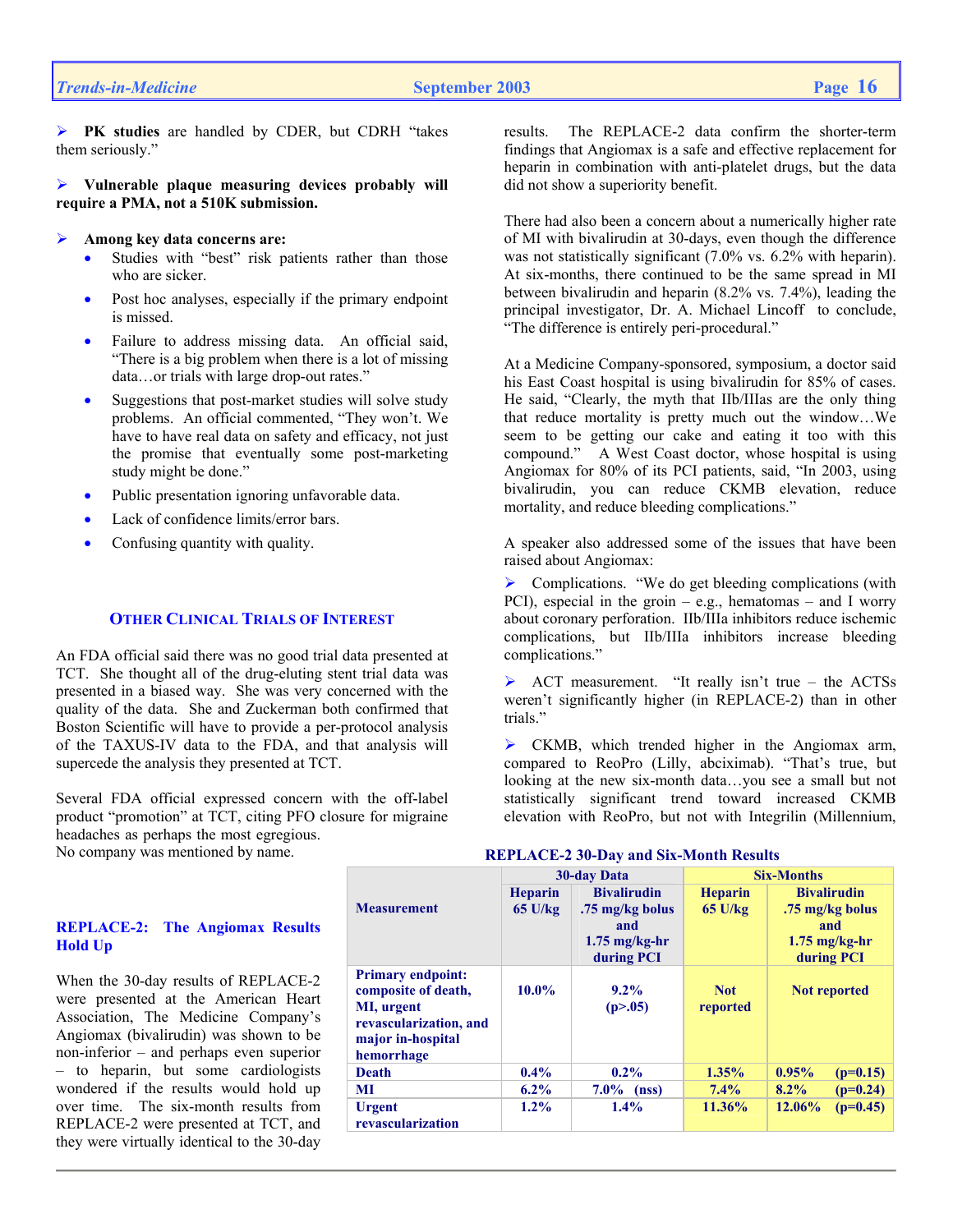eptifibatide)…But mortality is trending lower…We are not claiming this drug saves lives, but it is trending towards benefiting patients who receive bivalirudin…If you have a non-Q-wave MI, it is better to have bivalirudin for some reason<sup>"</sup>

## *Among the ongoing Angiomax trials are:*

 $\triangleright$  ADEST, a 1,175-patient study already underway at nine sites implanting Cypher stents with Angiomax as the anticoagulant. The endpoints are death, MI, ischemic revascularizations and bleeding. A speaker said, "So far, there is no difference. If anything, bleeding goes in the right direction…The bivalirudin seems as effective as an anticoagulant with Cypher stents as with bare metal stents."

¾ PRIM, a safety study being conducted at Lenox Hill Hospital, comparing Angiomax with bare metal stents to historical control.

 $\triangleright$  ACUITY, which will look at the efficacy of Angiomax on patients with acute coronary syndrome, unstable angina or NSTEMI. One patient has already been enrolled, and the trial will enroll more than 13,000 moderate-to-high risk patients.

¾ HORIZONS, an AMI trial. This trial reportedly makes ACUITY look like a simple trial. It will compare 3,400 randomized patients undergoing primary PCI with bivalirudin and either a bare Boston Scientific Liberté stent or a Taxus Liberté paclitaxel-eluting stent. This trial will start in 1Q04 or 2Q04.

¾ STEALTH-1, testing Angiomax in patients getting Biosensor's biolimus-eluting stents.

## *A debate on antithrombotic therapy focused on the use of Angiomax.*

**Pro:** Direct antithrombins are all that are needed. A speaker said, "All I need is bivalirudin, clopidogrel, aspirin and – in about 2% of my cases, a IIb/IIIa inhibitor…In the 1990s we used IIb/IIIas in 62% of cases, but in the last five large, randomized trials, IIb/IIIas have not measured up…Bivalirudin has a very short half life...and there is no late price for use of bivalirudin…The additional cost (for bivalirudin) is \$377, so for every six patients treated with bivalirudin instead of heparin, you can buy a drug-eluting stent…Bivalirudin is safe, effective, simple and saves money…If bivalirudin had been the standard of care and someone came along with heparin plus IIb/IIIa, would anyone have switched?"

**Con:** It is criminal to dismiss IIb/IIIa inhibitors. A speaker said, "(With bivalirudin), on balance, per 1,000 patients undergoing PCI, you would trade eight MIs, for three transfusions…The success of bivalirudin is inextricably linked to provisional use of IIb/IIIas…The duration of treatment (in REPLACE-2) with bivalirudin was a median of 44 minutes, which implies a median procedure time of approximately 35 minutes, and that indicates mild-moderate, not complex, procedures." The moderator said, "The totality of data says bivalirudin is a replacement for a large number of

patients…but my preference is not to dismiss IIb/IIIas in high risk patients where there is overwhelming data on the benefits of IIb/IIIas…there is a role for both strategies and a stratified approach." Another expert said, "There is only one randomized trial on bivalirudin and lot of information on IIb/IIIas…so at present, I am impressed with REPLACE-2, but there is still a place for IIb/IIIas in high risk patients."

# **COOL-MI**

Cooling patients before PCI sounds like a great idea, but the theory wasn't proven in the most recent trial – COOL-MI. This study of the value of cooling AMI patients as adjunctive therapy prior to PCI failed to show a benefit to cooling. Patients who had an acute infarct were randomized to either primary PCI or Primary PCI+endovascular cooling.

Researchers concluded:

- Mild systemic hypothermia is safe and well tolerated.
- Cooling  $-$  at least as administered in this trial  $-$  did not result in a reduction of infarct size.
- Patients with an anterior MI who are cooled to  $\leq 35^{\circ}$ C appear to have a large reduction in infarct size.

However, the problem in the trial may be that it takes longer to cool a body to the target temperature than it does to get a patient into the cath lab and a PCI started. It takes an average of 31 minutes from the time of onset to achieve a temperature <35°C, but it only takes 18 minutes for a patient to arrive at the hospital and be prepped for PCI. An investigator concluded, "I don't think, based on this, that the company can get FDA approval, and it is still a little early to do this in clinical practice, but I am very, very optimistic that future studies will show positive results."

| <b>Measurement</b>                                                  | <b>Cooling</b><br>$n=177$ | <b>Control</b><br>$n=180$ | p-value    |
|---------------------------------------------------------------------|---------------------------|---------------------------|------------|
| <b>Primary Endpoint #1:</b><br>Infarct size at 30 days (by<br>PECT) | 13.8%                     | 14.1%                     | <b>Nss</b> |
| Infarcts size in anterior MI<br>patients                            | $9.3\%$<br>$(n=16)$       | 18.2%                     | $p = 0.05$ |
| <b>Primary Endpoint #2:</b><br>MACE at 30 days                      | 3.9%                      | $6.2\%$                   | <b>Nss</b> |
| Death                                                               | $2.2\%$                   | 3.4%                      | <b>Nss</b> |
| Re-infarct                                                          | 1.7%                      | 0.6%                      | <b>Nss</b> |
| Peak CK-MB                                                          | 49.8                      | 46.9                      | <b>Nss</b> |

 **COOL-MI Results**

## Reliant's Reprieve Endovascular Temperature Therapy System was used for the cooling. Reprieve is a closed loop heat exchange catheter that is placed into the inferior vena cava. Cool saline is circulated through the catheter to cool the patient's blood and thereby reduce core temperature. As part of the cooling protocol, patients were administered oral buspirone (60 mg) and meperidine infusion at 25-30 mg/hour